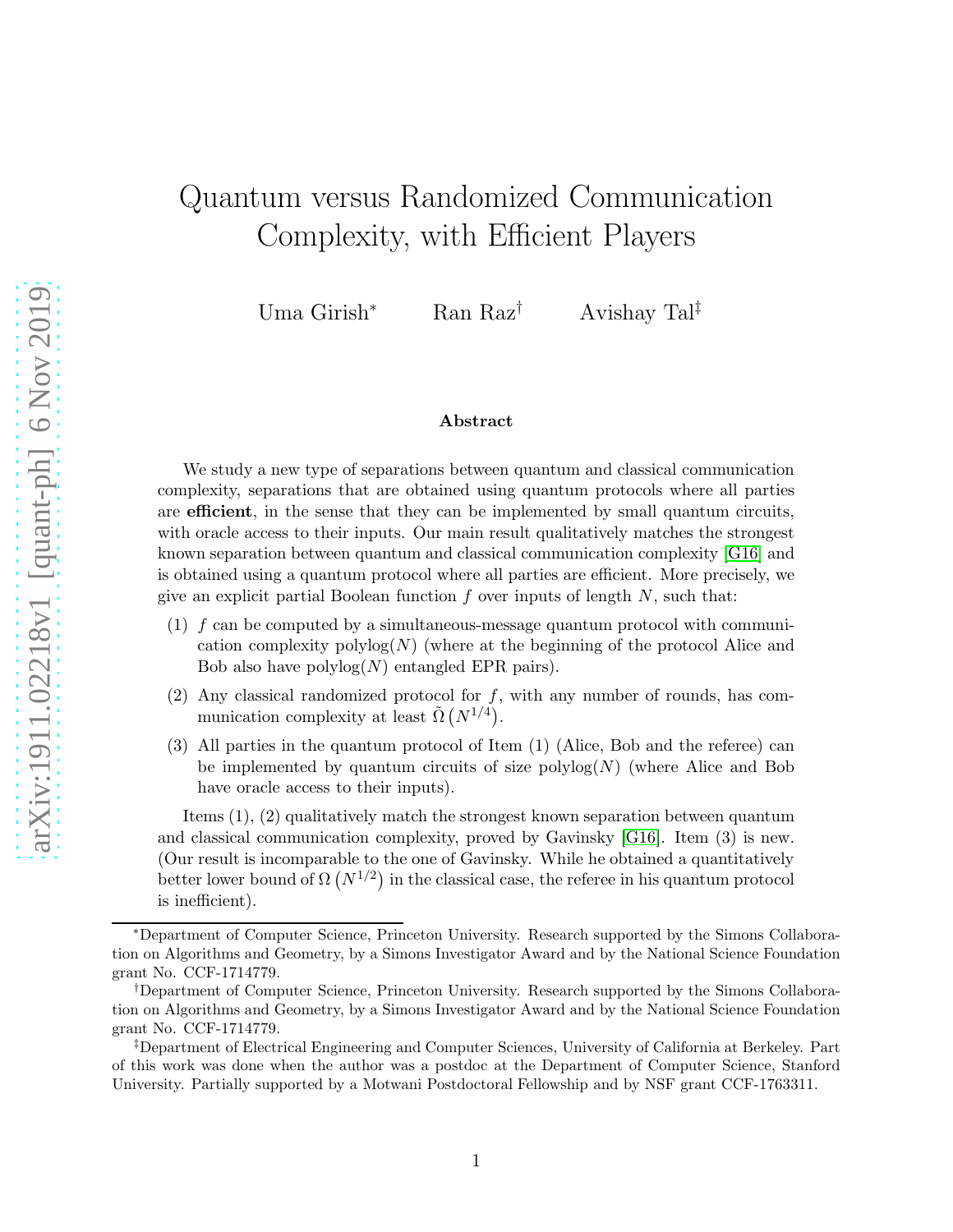Exponential separations of quantum and classical communication complexity have been studied in numerous previous works, but to the best of our knowledge the efficiency of the parties in the quantum protocol has not been addressed, and in most previous separations the quantum parties seem to be inefficient. The only separations that we know of that have efficient quantum parties are the recent separations that are based on lifting [\[GPW17,](#page-30-1) [CFK+19\]](#page-29-0). However, these separations seem to require quantum protocols with at least two rounds of communication, so they imply a separation of two-way quantum and classical communication complexity but they do not give the stronger separations of simultaneous-message quantum communication complexity vs. two-way classical communication complexity (or even one-way quantum communication complexity vs. two-way classical communication complexity).

Our proof technique is completely new, in the context of communication complexity, and is based on techniques from  $[RT19]$ . Our function f is based on a lift of the FORRELATION problem, using XOR as a gadget.

### 1 Introduction

Exponential separations between quantum and classical communication complexity have been established in various models and settings. These separations give explicit examples of partial functions that can be computed by quantum protocols with very small communication complexity, while any classical randomized protocol requires significantly higher communication complexity. However, to the best of our knowledge, in all these works the efficiency of the quantum players in the quantum protocol has not been addressed and in most of these separations, the quantum players are inefficient.

Communication complexity studies the amount of communication needed to perform computational tasks that depend on two (or more) inputs, each given to a different player. The efficiency of the players in a communication complexity protocol is usually not addressed. If the players need to read their entire inputs, their time complexity is at least the length of the inputs. However, the inputs may be represented compactly by a black box and (particularly in the quantum case) we can hope for players that can be implemented very efficiently by small (say, poly-logarithmic size) quantum circuits, with oracle access to their inputs.

Our main result qualitatively matches the strongest known separation between quantum and classical communication complexity [\[G16\]](#page-30-0) and is obtained using quantum protocols where all players are efficient. To prove our results we use a completely different set of techniques, based on techniques from the recent oracle separation of BQP and PH [\[RT19\]](#page-30-2).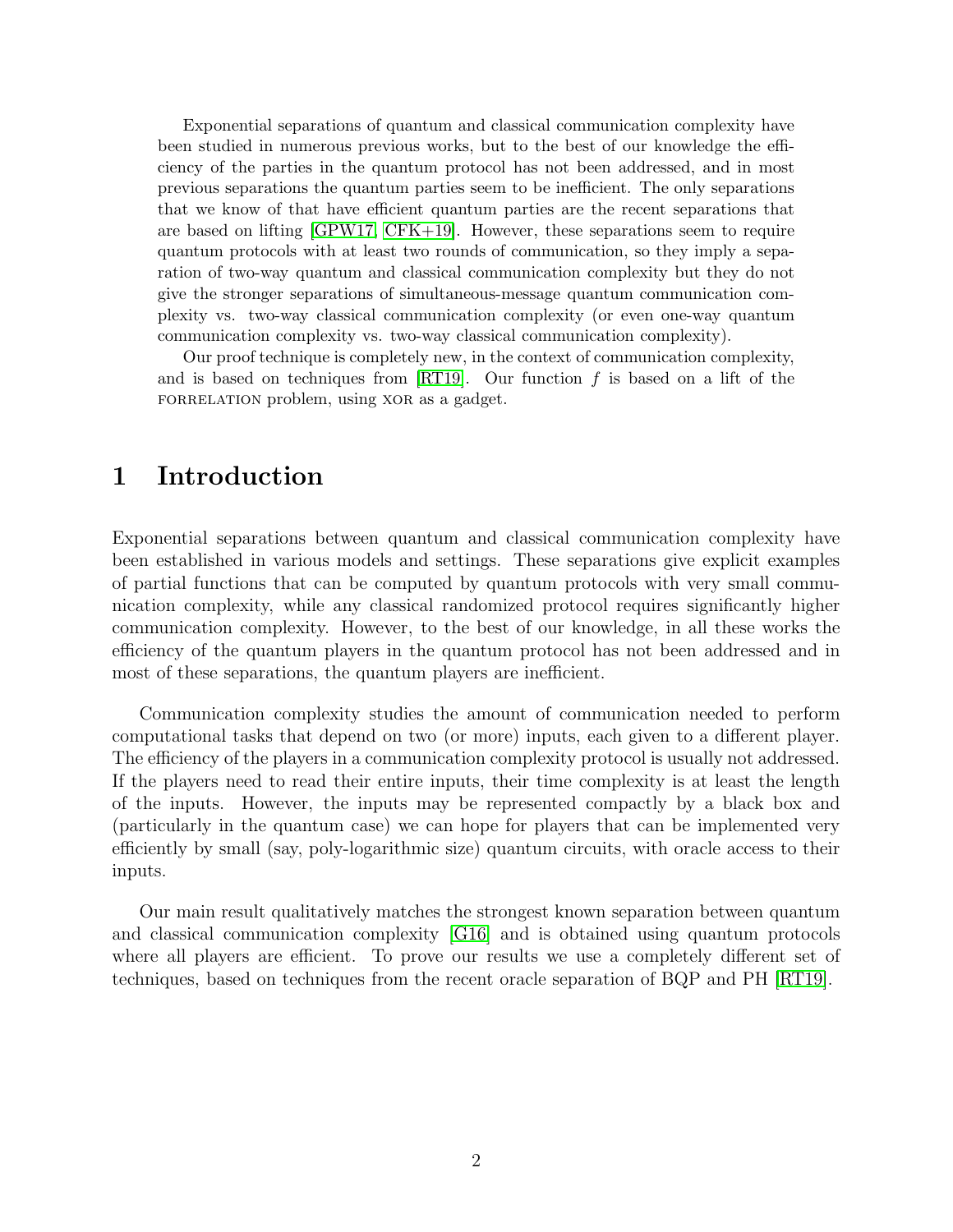#### 1.1 Previous Work

The relative power of quantum and classical communication complexity has been studied in numerous of works. While it is unknown whether quantum communication can offer exponential advantage over randomized communication for total functions, a series of works gave explicit examples of partial Boolean functions (promise problems) that have quantum protocols with very small communication complexity, while any classical protocol requires exponentially higher communication complexity. The history of exponential advantage of quantum communication, that is most relevant to our work, is briefly summarized below.

Buhrman, Cleve and Wigderson gave the first (exponential) separation between zero-error quantum communication complexity and classical deterministic communication complexity [\[BCW98\]](#page-29-1). Raz gave the first exponential separation between two-way quantum communication complexity and two-way randomized communication complexity [\[R99\]](#page-30-3). Bar-Yossef et al [\[BJK04\]](#page-29-2) (for search problems) and Gavinsky et al [\[GKK+09\]](#page-30-4) (for promise problems) gave the first (exponential) separations between one-way quantum communication complexity and one-way randomized communication complexity. Klartag and Regev gave the first (exponential) separation between one-way quantum communication complexity and two-way randomized communication complexity [\[KR11\]](#page-30-5). Finally, Gavinsky gave an (exponential) separation between simultaneous-message quantum communication complexity and two-way randomized communication complexity [\[G16\]](#page-30-0).

We note that Gavinsky's work is the strongest separation known today and essentially subsumes the separations discussed above. More precisely, Gavinsky [\[G16\]](#page-30-0) gave an explicit partial Boolean function  $f$  over inputs of length  $N$ , such that:

1. f can be computed by a simultaneous-message quantum protocol with communication complexity  $\text{polylog}(N)$ : Alice and Bob simultaneously send quantum messages of length polylog( $N$ ) to a referee, who performs a quantum measurement on the messages and announces the answer. (At the beginning of the protocol Alice and Bob also have  $polylog(N)$  entangled EPR pairs).

We note that this also implies a one-way quantum protocol where Alice sends a message of length  $\text{polylog}(N)$  qubits to Bob, who performs a measurement and announces the answer (or vice versa).

2. Any classical randomized protocol for f has communication complexity at least  $\Omega(N^{1/2})$ .

A drawback of Gavinsky's separation, in the context of our work, is that the referee in his quantum protocol is inefficient as it is required to perform  $O(N)$  quantum operations (and this seems to be crucial in his lower bound proof).

As mentioned before, to the best of our knowledge, the efficiency of the quantum players has not been addressed in previous works on separations of quantum and classical communication complexity. The only separations that we know of that do have efficient quantum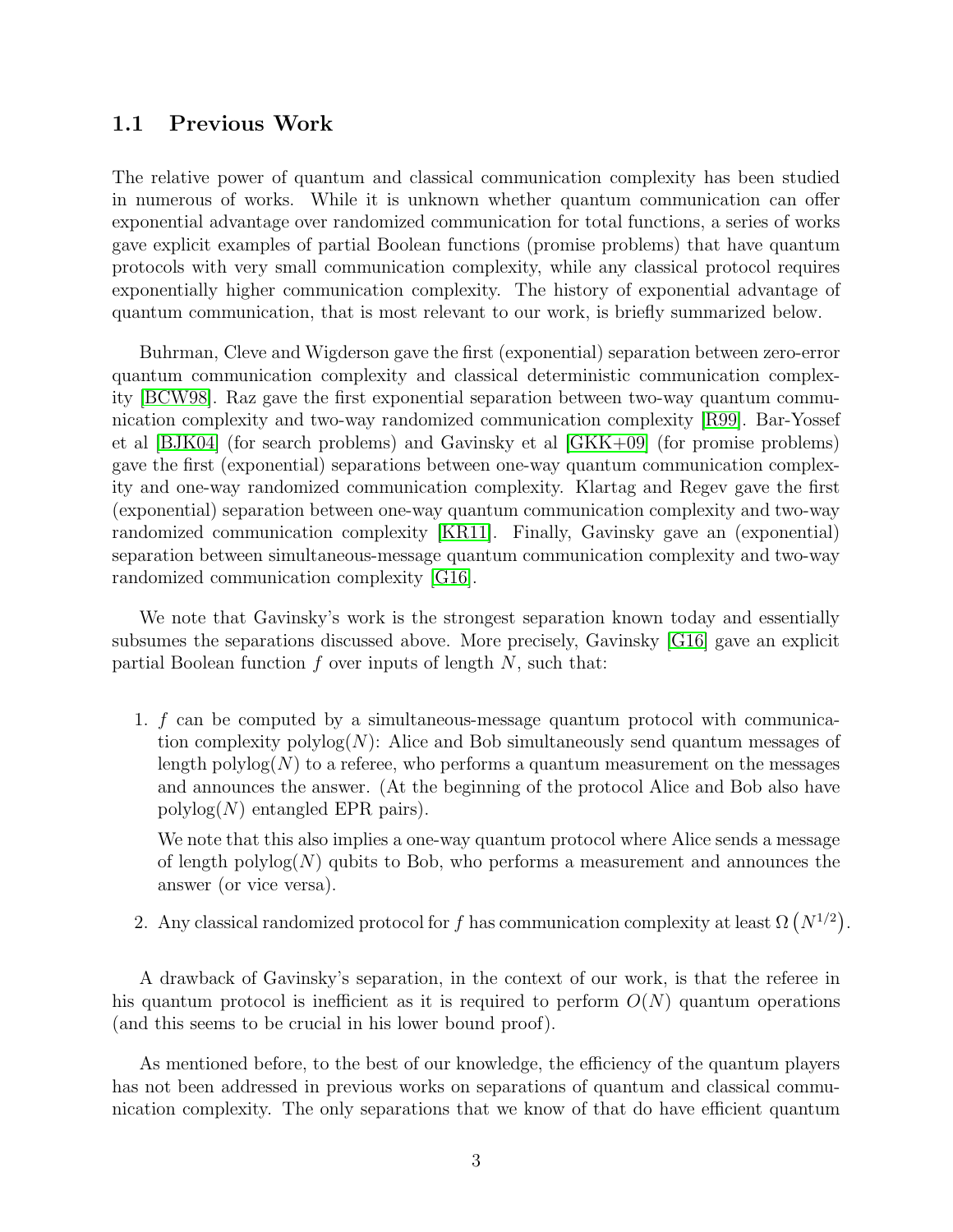parties are the separations that follow from the recent randomized query-to-communication lifting theorems of [\[GPW17,](#page-30-1) [CFK+19\]](#page-29-0), applied to problems for which we know that quantum decision trees offer an exponential advantage over randomized ones, such as the FORRELA-TION problem of  $[A10, A415]$ . However, lifting with the gadgets used in  $[GPW17, CFK+19]$  $[GPW17, CFK+19]$ seems to require quantum protocols with two rounds of communication. Thus, these theorems only imply a separation of two-way quantum and classical communication complexity and do not give the stronger separations of simultaneous-message quantum communication complexity vs. two-way classical communication complexity (or even one-way quantum communication complexity vs. two-way classical communication complexity).

#### 1.2 Our Result

We recover Gavinsky's state of the art separation, using entirely different techniques. While the parameters in our bounds are weaker, our quantum protocol is *efficient*, in the sense that it involves just  $polylog(N)$  amount of work by Alice, Bob and the referee, when the players have blackbox access to their inputs. In other words, the output of the entire simultaneous protocol can be described by a  $\text{polylog}(N)$  size quantum circuit, with oracle access to the inputs.

More precisely, our main result gives an explicit partial Boolean function  $f$  over inputs of length  $N$ , such that:

1. As in Gavinsky's work, f can be computed by a simultaneous-message quantum protocol with communication complexity  $\text{polylog}(N)$ : Alice and Bob simultaneously send quantum messages of length  $polylog(N)$  to a referee, who performs a quantum measurement on the messages and announces the answer. (At the beginning of the protocol Alice and Bob also have  $\text{polylog}(N)$  entangled EPR pairs).

As before, this also implies a one-way quantum protocol where Alice sends a message of length polylog $(N)$  qubits to Bob, who performs a measurement and announces the answer (or vice versa).

- 2. Any classical randomized protocol for f has communication complexity at least  $\tilde{\Omega}(N^{1/4})$ .
- 3. All parties in the quantum protocol of Item (1) (Alice, Bob and the referee) can be implemented by quantum circuits of size  $\text{polylog}(N)$  (where Alice and Bob have oracle access to their input).

The problem that we define is a lift of the FORRELATION problem of [\[A10,](#page-29-3) [AA15,](#page-29-4) RT19 with xore as the gadget. Our proof technique follows the Fourier-analysis framework of [\[RT19\]](#page-30-2). Our proof offers an entirely new and possibly simpler approach for communication complexity lower bounds. We believe this technique may be applicable in a broader setting. We note that lower bounds for lifting by XOR, using a Fourier-analysis approach, were previously studied in [R95, HHL18].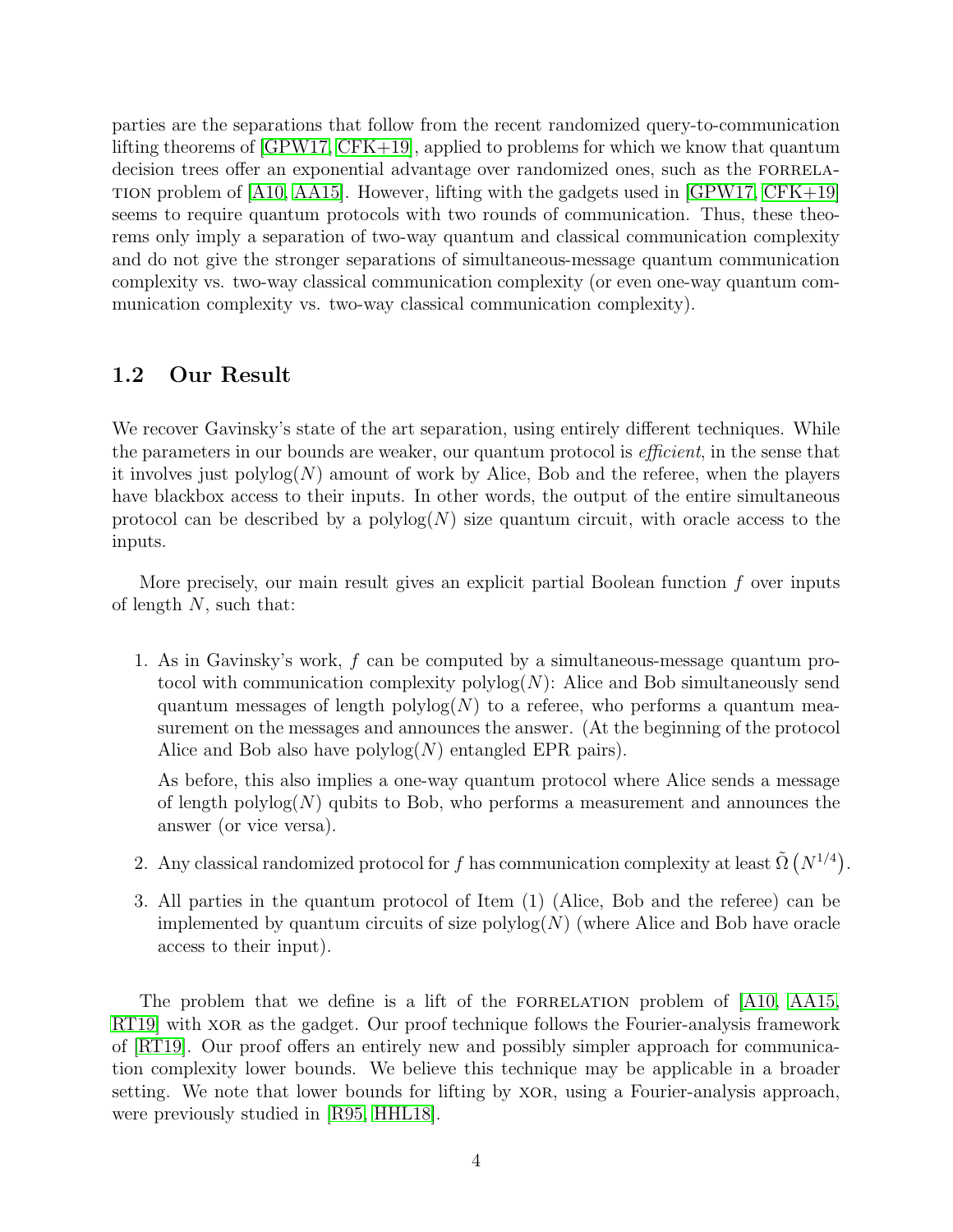#### 1.3 Our Communication Complexity Problem

Let  $N = 2^n$  and  $H_N$  be the  $N \times N$  normalized Hadamard matrix. Let  $x = (x_1, x_2)$  be an input where  $x_1, x_2 \in \{-1, 1\}^N$ . The forrelation  $forr(x)$  of a vector x is defined as follows and measures how correlated the second half is with the Hadamard transform of the first half.

$$
forr(x) := \frac{1}{N} \langle H_N(x_1) | x_2 \rangle
$$

The communication problem for which our separation holds is a lift of the forrelation problem of [\[RT19\]](#page-30-2), with XOR as the gadget. Let  $x, y \in \{-1, 1\}^{2N}$ . Alice gets x and Bob gets y and their goal is to compute the partial function  $F$  defined by

$$
F(x, y) := \begin{cases} 1 & \text{if } forr(x \cdot y) \ge \frac{1}{200} \cdot \frac{1}{\ln N} \\ -1 & \text{if } forr(x \cdot y) \le \frac{1}{400} \cdot \frac{1}{\ln N} \end{cases}
$$

Here  $x \cdot y$  refers to the coordinate-wise product of the vectors  $x, y$ . The quantum upper bound on  $F$  follows from the fact that the XOR of the inputs can be computed by a simultaneousmessage quantum protocol, when the players share entanglement, and the fact that  $forr(x)$ can be estimated by a small size quantum circuit [\[A10,](#page-29-3) [AA15,](#page-29-4) [RT19\]](#page-30-2).

#### 1.4 An Overview of the Lower Bound

We briefly outline the proof of the lower bound. We use the forrelation distribution  $\mathcal D$  on  $\{-1, 1\}^{2N}$  as defined by [\[RT19\]](#page-30-2). We define a distribution  $V$  on inputs to the communication problem, obtained by sampling  $z \sim \mathcal{D}$ , and  $x \in \{-1,1\}^{2N}$  uniformly at random, and setting  $y := x \cdot z$ . Alice gets x and Bob gets y. It can be shown that the distribution V has considerable support over the yes instances of  $F$ , while the uniform distribution  $U$  on  $\{-1,1\}^{4N}$  has large support over the no instances of F. This fact along with the following theorem implies a lower bound on the randomized communication cost of F.

**Theorem [Informal]:** No deterministic protocol of cost  $o(N^{1/4})$  has considerable advantage in distinguishing  $V$  from  $U$ .

We now outline the proof of this theorem. Any cost c protocol induces a partition of the input space into at most 2<sup>c</sup> rectangles. Let  $A \times B$  be any rectangle, and let  $\mathbb{1}_A$ ,  $\mathbb{1}_B$ :  $\{-1,1\}^{2N} \rightarrow \{0,1\}$  be the indicator functions of A and B respectively. Note that for all distributions  $S$  on  $\{-1,1\}^{2N}$ , we have

$$
\mathop{\mathbb{E}}_{z \sim \mathcal{S}, x \sim U_{2N}} \left[ \mathbb{1}_A(x) \mathbb{1}_B(x \cdot z) \right] = \mathop{\mathbb{E}}_{z \sim \mathcal{S}} \left[ (\mathbb{1}_A * \mathbb{1}_B)(z) \right]
$$

Here, the notation  $f * g$  refers to the convolution of Boolean functions f and g. This identity implies that our goal is to show that the expectation of the function  $(1_A * 1_B)(z)$  over a uniformly distributed z is close to the expectation over  $z \sim \mathcal{D}$ . An essential contribution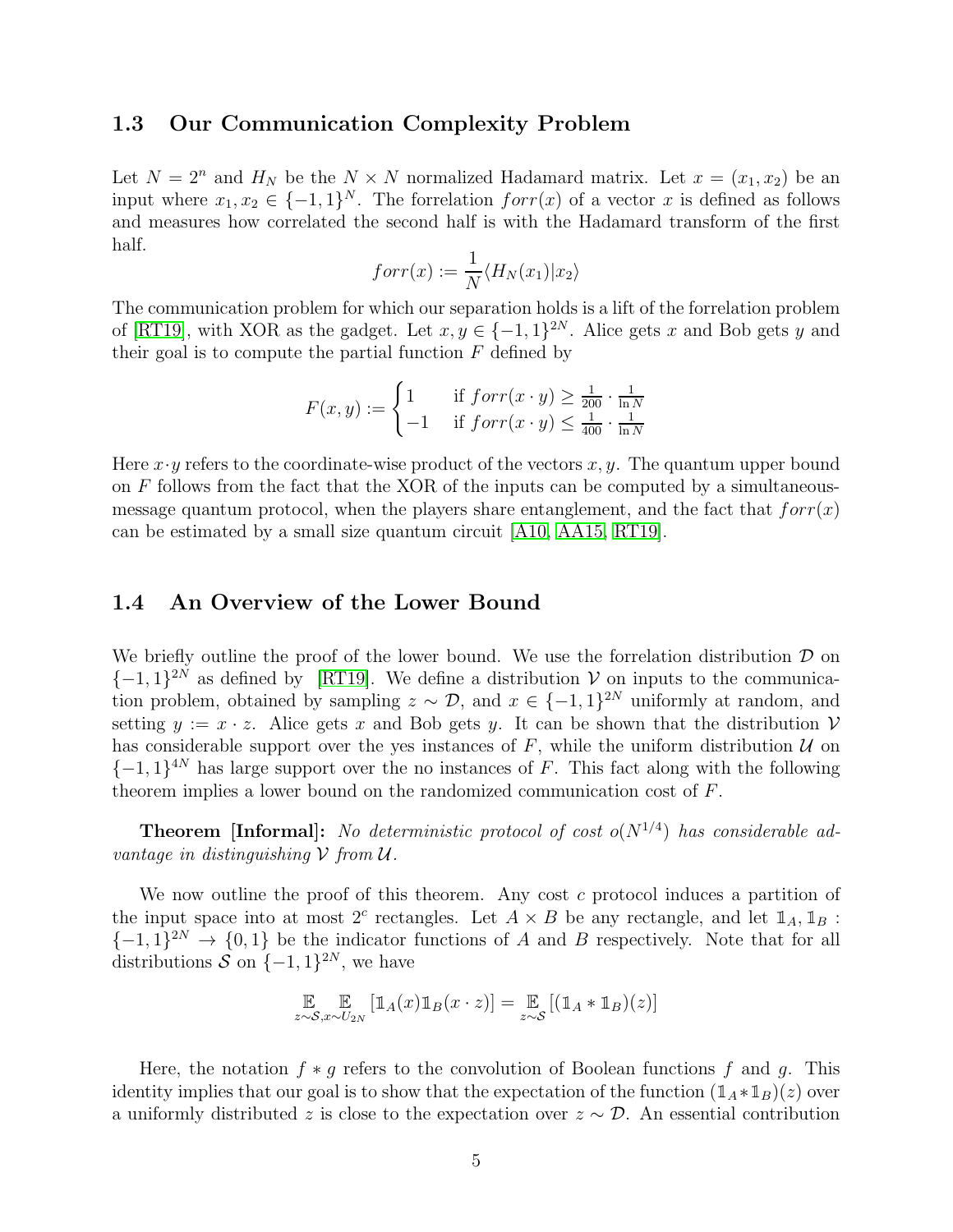of the works of [\[RT19\]](#page-30-2) and [\[CHLT19\]](#page-30-6) is the following result. For any family of functions  $\mathcal F$  that is closed under restrictions, to show that the family is fooled by the forrelation distribution, it suffices to bound the  $\ell_1$ -norm of the second level Fourier coefficients of the family. More precisely, the maximum advantage of a function  $f \in \mathcal{F}$  in distinguishing the uniform distribution and  $\mathcal{D}$ , is at most  $O\left(\frac{1}{\sqrt{l}}\right)$ N times the maximum second level Fourier mass of a function  $f \in \mathcal{F}$ . Since small cost communication protocols form a family of functions closed under restrictions, the same reasoning applies here.

We now describe how to bound the second level Fourier mass corresponding to a small cost protocol. Let  $A \times B$  be a rectangle. An important property of the convolution of two functions f, g is that for all subsets  $S \subseteq [n]$ , we have  $\widehat{f * g}(S) = \widehat{f}(S)\widehat{g}(S)$ . This, along with Cauchy-Schwarz implies that

$$
\sum_{|S|=2} \left|\widehat{\mathbb{1}_A*\mathbb{1}_B}(S)\right| = \sum_{|S|=2} \left|\widehat{\mathbb{1}_A}(S)\widehat{\mathbb{1}_B}(S)\right| \le \left(\sum_{|S|=2} \widehat{\mathbb{1}_A}(S)^2\right)^{1/2} \left(\sum_{|S|=2} \widehat{\mathbb{1}_B}(S)^2\right)^{1/2}
$$

We then use a well known inequality on Fourier coefficients. It appears as 'Level-k Inequalities' in Ryan Odonnell's book [\[O'D14,](#page-30-7) Chapter 9.5] and it states that for a function  $f: \{-1,1\}^n \to \{0,1\}$  with expectation  $\mathbb{E}[f] = \alpha$ , for any  $k \leq 2\ln(1/\alpha)$ , we have  $\sum_{|S|=k}$  $\left(\widehat{f}(S)\right)^2 \leq O(\alpha^2 \ln^k(1/\alpha))$ . For simplicity, assume that  $|A| = |B| = 2^{(n-c)/2}$ . The previous paragraphs and the assumption that  $\mathbb{E}[\mathbb{1}_A], \mathbb{E}[\mathbb{1}_B] = \frac{1}{2^{c/2}}$  imply that the advantage of a rectangle is at most  $O\left(\frac{1}{\sqrt{2}}\right)$ N 1  $\left(\frac{1}{2c}c^2\right)$ . Adding the contributions from all rectangles implies that the advantage of a cost c protocol is at most  $O\left(\frac{c^2}{\sqrt{2}}\right)$  $\sqrt{N}$  . This implies that every protocol of cost  $o(N^{1/4})$  has advantage at most  $o(1)$  in distinguishing between U and V. The bound in the case of a general partition follows from a concavity argument. This completes the proof overview.

We conjecture that the correct randomized communication complexity for this problem is  $\tilde{\Omega}(\sqrt{N})$  and that the above proof technique can be strengthened to show this. One way to do this would be to show a better bound on the Fourier coefficients of deterministic communication protocols. In particular, it would suffice to show a bound of  $O(c$  poly log(N)) on the second level Fourier mass of protocols with c-bits of communication.

### 2 Preliminaries

For  $n \in \mathbb{N}$ , let  $[n]$  denote the set  $\{1, 2, ..., n\}$ . For a vector  $x \in \mathbb{R}^n$  and  $i \in [n]$ , we refer to the *i*-th coordinate of x by either  $x(i)$  or  $x_i$ . For a subset  $S \subset [n]$ , let  $x_S \in \mathbb{R}^{|S|}$  be the restriction of x to coordinates in S. For vectors  $x, y \in \mathbb{R}^n$ , let  $x \cdot y$  be their point-wise product, i.e., the vector whose *i*-th coordinate is  $x_iy_i$ . Let  $\langle x|y \rangle$  be the real inner product  $\sum_i x_i y_i$  between x and y. Let  $v^{-1}$  be the coordinate-wise inverse of a vector  $v \in (\mathbb{R} \setminus 0)^n$ .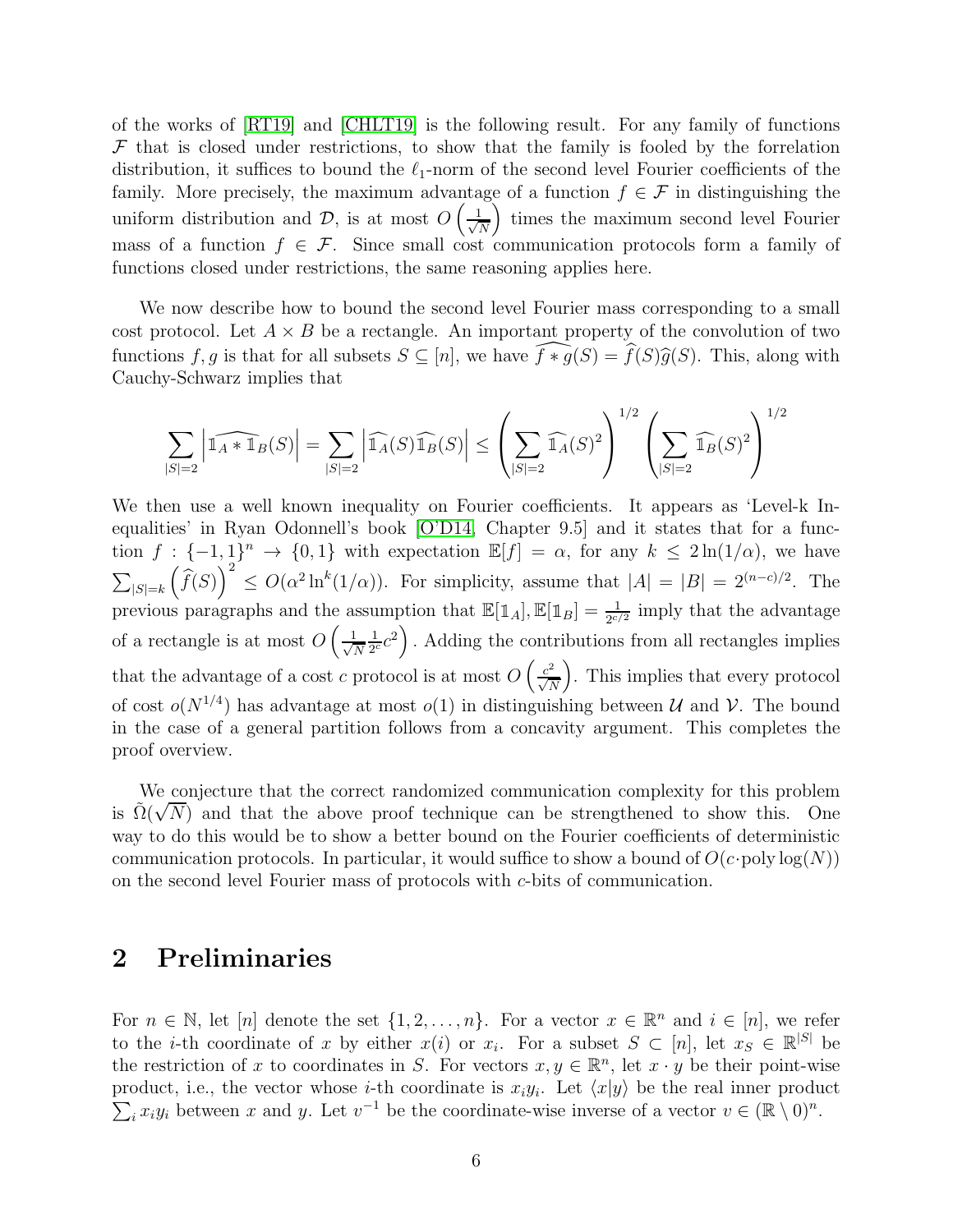#### 2.1 Fourier Analysis on the Boolean Hypercube

The set  $\{-1, 1\}$ <sup>n</sup> is referred to as the Boolean hypercube in *n* dimensions, or the *n*-dimensional hypercube. We sometimes refer to it by  $\{0, 1\}^n$ , using the bijection mapping  $(x_1, \ldots, x_n) \in$  $\{0,1\}^n$  to  $((-1)^{x_1},...,(-1)^{x_n}) \in \{-1,1\}^n$ . We also represent elements of  $\{-1,1\}^n$  by elements of  $[2^n]$ , using the bijection mapping  $((-1)^{x_1}, \ldots, (-1)^{x_n}) \in \{-1,1\}^n$  to  $1 + \sum_{i=1}^n 2^{i-1} x_i \in$ [2<sup>n</sup>]. We typically use N to denote  $2^n$ . Let  $\mathbb{I}_n$  denote the  $n \times n$  identity matrix. Let  $U_n$ be the uniform distribution on  $\{-1,1\}^n$ . Let  $\mathcal{F} := \{F : \{-1,1\}^n \to \mathbb{R}\}$  be the set of all functions from the *n*-dimensional hypercube to the real numbers. This is a real vector space of dimension  $2^n$ . We define an inner product over this space. For every  $f, g \in \mathcal{F}$ , let

$$
\langle f, g \rangle := \mathop{\mathbb{E}}_{x \sim U_n} \left[ f(x) g(x) \right]
$$

For any universe U and a subset  $S \subseteq U$ , we use  $\mathbb{1}_S : U \to \{0,1\}$  to refer to the indicator function of  $S$  defined by:

$$
\mathbb{1}_S(x) := \begin{cases} 1 & \text{if } x \in S \\ 0 & \text{otherwise} \end{cases}
$$

The set of indicator functions of singleton sets  $\{\mathbb{1}_{\{a\}} : a \in \{-1,1\}^n\}$  is the standard orthogonal basis for  $\mathcal{F}$ . The character functions form an orthonormal basis for  $\mathcal{F}$ . These are functions  $\chi_S : \{-1,1\}^n \to \{-1,1\}$  associated to every set  $S \subseteq [n]$  and are defined at every point  $x \in \{-1,1\}^n$  by  $\chi_S(x) := \prod_{i \in S} x_i$ . For a function  $f \in \mathcal{F}$ , and  $S \subseteq [n]$ , we define its S-th Fourier coefficient to be  $\widehat{f}(S) := \mathbb{E}_{x \sim U_n} [f(x) \chi_S(x)]$ . Every  $f \in \mathcal{F}$  can be expressed as  $f(x) = \sum_{S \subseteq [n]} \widehat{f}(S) \chi_S(x)$ . For  $f : \{-1,1\}^n \to \mathbb{R}$  and  $k \in \{0, \ldots, n\}$ , let  $L_k(f) := \sum_{S \subseteq [n], |S| = k}$  $\left|\widehat{f}(S)\right|$  refer to the level k Fourier mass of f.

Given functions  $f, g: \{-1, 1\}^n \to \mathbb{R}$ , their convolution  $f * g: \{-1, 1\}^n \to \mathbb{R}$  is defined as  $f * g(x) := \mathbb{E}_{y \sim U_n} [f(y)g(y \cdot x)].$  A standard fact about convolution of functions is that  $\widehat{f * g}(S) = \widehat{f}(S)\widehat{g}(S)$  for all  $S \subseteq [n]$ .

### 2.2 Quantum Computation

Let  $\mathcal{H}_m$  be the Hilbert space of dimension  $2^m$  defined by the complex span of the orthonormal basis  $\{|x\rangle : x \in \{-1,1\}^m\}$ . We sometimes express these basis elements by integers  $\{|i\rangle : i \in$  $[2^m]$  by the same correspondence as before. An element in this space is denoted by  $|\phi\rangle$  and is a unique complex combination of the vectors  $|x\rangle$ , where x is a bit string in  $\{-1, 1\}^m$ . We omit the subscript on  $\mathcal H$  when it is implicit. Pure quantum states on m qubits are described by unit vectors in  $\mathcal{H}_m$ . We sometimes use the terms register and qubit interchangeably. Note that we have the vector space isomorphism  $\mathcal{H}_m \cong \otimes_{i=1}^m \mathcal{H}_1^{(i)}$  $\mathcal{H}_1^{(i)}$ , where each  $\mathcal{H}_1^{(i)}$  $\mathcal{H}_1^{(i)} \cong \mathcal{H}_1$ . We call  $\mathcal{H}_1^{(i)}$  $t_1^{(i)}$  the *i*-th register, or the *i*-th qubit. The evolution of a pure state can be described by either projective or unitary transformations on  $\mathcal{H}_m$ , a few of which we describe below.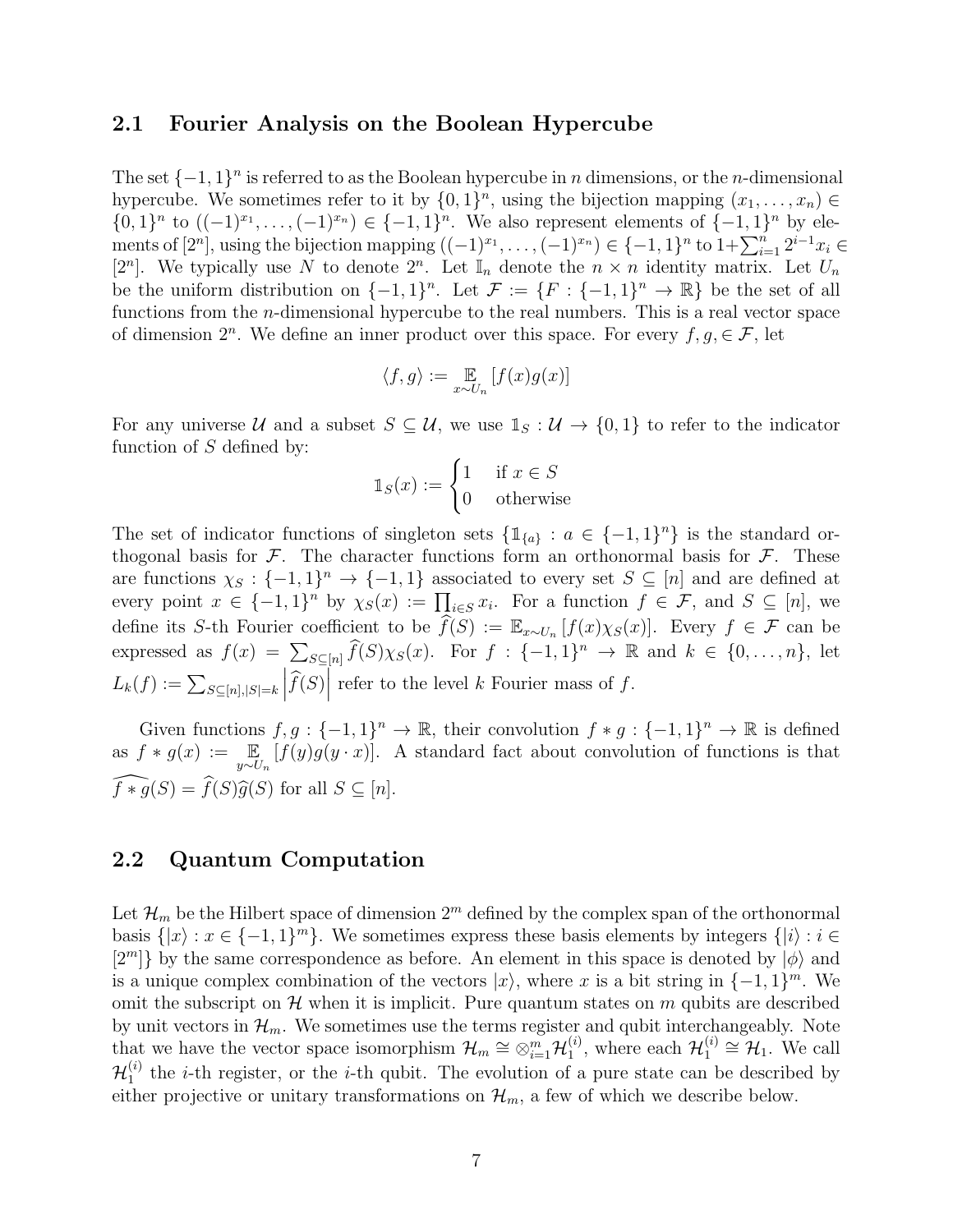

Figure 1: Representation of the HADAMARD, the MEASUREMENT and NOT operators. A horizontal wire represents a register and a labeled box an operator.



Figure 2: Representation of the CNOT operator. The black dot represent the control register and ⊕ represents the target register.

- UNITARY OPERATORS: Unitary operators over  $\mathcal{H}_m$  act on pure states in the natural way. They map a pure state  $|\phi\rangle$  to a pure state  $U(|\phi\rangle)$ .
- HADAMARD OPERATOR H: The Hadamard matrix  $H_N$  is an  $N \times N$  unitary matrix acting on  $\mathcal{H}_n$ . We let x and y in  $\{0, 1\}^n$  index rows and columns of  $H_N$  respectively. The entries of  $H_N$  are as follows.

$$
H_N(x, y) := \begin{cases} \frac{1}{\sqrt{N}} & \text{if } \sum_i x_i y_i \mod 2 = 0\\ \frac{-1}{\sqrt{N}} & \text{otherwise} \end{cases}
$$

We refer to the single bit unitary operator  $H_1$  as simply H. We have the identity  $H_{2^n} = H^{\otimes n}$ . Thus, the action of  $H_{2^n}$  on  $\mathcal{H}_n$  can be described as the tensor product of the actions of H on  $\mathcal{H}_1^{(i)}$  $i^{\prime\prime}$  for  $i \in [n]$ .

- CONTROLLED NOT: This is a two-bit unitary operator, where the first register is the control and the second is the target. For  $x_1, x_2 \in \{\pm 1\}$ , it maps  $|(x_1, x_2)\rangle$  to  $|(x_1, -x_2)\rangle$ if  $x_1 = −1$  and otherwise leaves it fixed.
- CLIFFORD operator  $R_{\pi/8}$ : This is a single qubit unitary operator given by the  $2 \times 2$ unitary matrix  $\begin{bmatrix} \cos\frac{\pi}{8} & -\sin\frac{\pi}{8} \\ \sin\frac{\pi}{8} & \cos\frac{\pi}{8} \end{bmatrix}$ 1 .
- MEASUREMENT of the *i*-th Register: Let  $M_{i,1}$  (respectively  $M_{i,-1}$ ) be the projection operator onto the span of  $\{|x\rangle : x(i) = 1\}$  (respectively the span of  $\{|x\rangle : x(i) = -1\}$ ). The measurement of the *i*-th register of a pure state  $|\phi\rangle$  is a probabilistic process which returns the state  $\frac{M_{i,b}|\phi\rangle}{\|M_{i,b}|\phi\rangle\|}$  with probability  $\|M_{i,b}\ket{\phi}\|^2$  for  $b \in \{-1,1\}$ . The subsequent value of b is said to be the outcome of the measurement.

A quantum circuit  $Q: \{-1,1\}^n \to \{-1,1\}^m$  of space S consists of a set of S registers, the first n of which are initialized to  $|x\rangle$ , the input, while the rest are initialized to  $|1\rangle$ . It further consists of a sequence of operators chosen from  $\{H, CNOT_{i,j}, R_{\pi/8}, M_i\}$  along with a description of which register they act on. The size of a circuit is the number of operators. The output of a circuit is defined to be the contents of the first  $m$  registers. Since we want the output to be Boolean, we assume that the circuit measures these registers and returns the outcome. Thus, a quantum circuit is inherently probabilistic.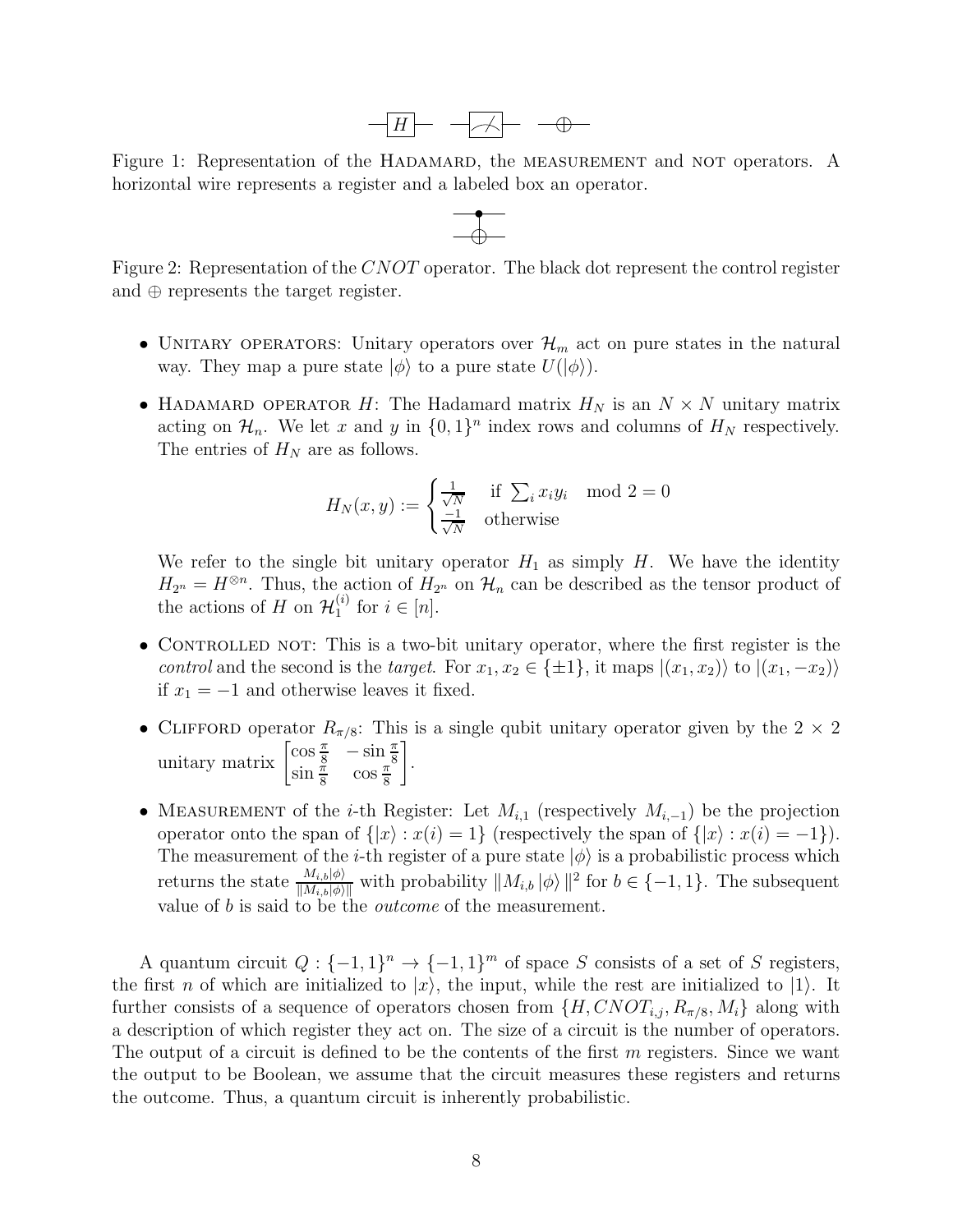We now describe quantum circuits with *query or oracle* access. In this model, all registers are initialized to  $|1\rangle$  and the input  $x \in \{-1, 1\}^n$  is not written into the registers. Instead, it is compactly presented to the algorithm using a blackbox, a device which for every index  $i \in [n]$ , returns  $x(i)$  iii when it is given  $|i\rangle$  as input. More precisely, for every possible input  $x \in \{-1,1\}^n$ , the oracle to x is the linear operator  $O_x : \mathcal{H}_{\lceil \log n \rceil} \to \mathcal{H}_{\lceil \log n \rceil}$  which maps the basis states  $|i\rangle$  to  $x_i|i\rangle$  whenever  $i \in [n]$  and otherwise leaves it fixed. This indeed restricts to a unitary operation on pure states, as its action on the basis states is described by a diagonal  $\{-1, 1\}$ -matrix. This serves as the quantum analogue of a classical oracle, which is a blackbox that returns  $x(i)$  on input  $i \in [n]$ . A quantum circuit with oracle access to *inputs* is a quantum circuit that is allowed to use the  $O_x$  operator in addition to the usual operators, where  $x$  is the input to the computation. The *size* of the circuit is the total number of operators from  $\{H, CNOT_{i,j}, R_{\pi/8}, M_i, O_x\}$  used. We say that an algorithm is *efficient*, if it is described by a circuit of size at most  $poly \log n$  with oracle access to inputs.

Note that it is possible to use the oracle  $O_x$  to explicitly write down the input x into n registers, however, this requires n oracle calls and  $n$  registers. It is often the case that this step is unnecessary.

#### 2.3 Classical & Quantum Communication Complexity

Let  $f: \{-1,1\}^n \times \{-1,1\}^m \to \{-1,1\}$  be a partial Boolean function. Alice (respectively Bob) receives a private input  $x \in \{-1,1\}^n$  (respectively  $y \in \{-1,1\}^m$ ) and the players' goal is to compute  $f(x, y)$  if  $(x, y)$  is in the support of f, while exchanging as few bits as possible. An input  $(x, y)$  is said to be a YES (respectively NO) instance if  $f(x, y) = -1$  (respectively if  $f(x, y) = 1$ .

A deterministic communication protocol D proceeds in rounds, and in each round, a player sends the other a message in  $\{-1, 1\}$ . A message sent by a player in a given round is the output bit of some fixed Boolean function of their private input and the messages they received in the previous rounds. At the end, Alice returns a bit  $D(x, y)$ , the output of the protocol. The protocol computes f if for all  $(x, y)$  in the support of f, we have  $D(x, y) = f(x, y)$ . The communication cost of the protocol is the maximum over the inputs  $(x, y)$  in the support of f of the number of bits exchanged. We assume that the protocol returns a bit in  $\{-1, 1\}$  even when run on inputs not in the support of f, this can be done by aborting and returning 1 if the players realize that their inputs are not in the support of f. The sequence of messages is called the *transcript*. For every protocol of cost at most c and for every possible transcript in  $\{-1, 1\}^c$ , the set of input pairs  $(x, y) \in \{-1, 1\}^n \times \{-1, 1\}^m$ that could have generated this transcript is a rectangle  $A \times B$ , where A (respectively B) is the set of Alice's (respectively Bob's) inputs that could have generated the transcript. Thus, every deterministic protocol of cost at most c induces a partition of the input space  $\{-1, 1\}^n \times \{-1, 1\}^m$  into at most  $2^c$  rectangles.

In a *bounded-error randomized protocol*  $C$ , Alice and Bob have access to a shared unbiased coin which they can toss arbitrarily many times. Based on the outcome  $r$  of the coin tosses,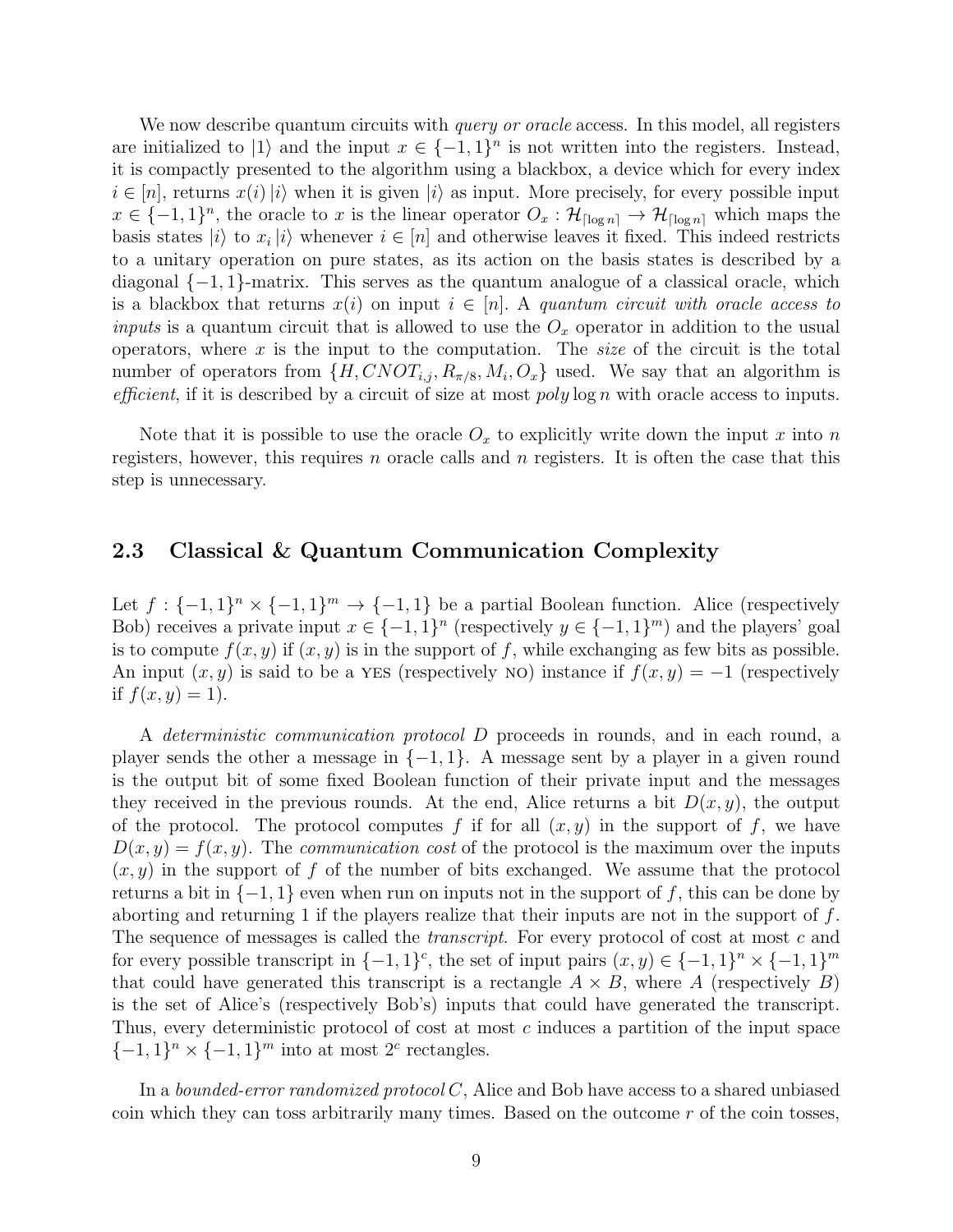they run a deterministic protocol  $D_r$ . The protocol is said to compute f with error at most  $\epsilon$  if for each  $(x, y)$  in the support of f, with at least  $1 - \epsilon$  probability over the coin tosses, the output of the deterministic protocol equals  $f(x, y)$ . The cost is the maximum cost of the deterministic protocols. The min-max principle states that for any partial function  $f: \{-1,1\}^n \times \{-1,1\}^m \to \{-1,1\}$ , there is a bounded error protocol of cost at most c computing f with error at most  $\epsilon$  if and only if for all distributions  $\mu$  on the support of f, there is a deterministic protocol  $D$  of cost at most c such that  $\mathbb{E}$  $\mathbb{E}_{(x,y)\sim\mu}D(x,y)f(x,y)\geq 1-2\epsilon.$ We assume  $\epsilon = 1/3$  by default.

In the quantum communication model, Alice and Bob have infinitely many private qubits, the first of which are initialized to their respective inputs and the rest to  $|1\rangle$ . A quantum bounded-error protocol Q consists of several rounds and in each round, a player applies a unitary or a measurement operator to qubits they own and then sends a qubit to the other player. The sequence of operators and the qubits they act on is fixed beforehand. At the end of the protocol, Alice returns a bit  $Q(x, y)$ , the output of the protocol. The protocol is said to compute f if for every  $(x, y)$  in the support of f, with probability at least  $2/3$ , the output  $Q(x, y)$  equals  $f(x, y)$ . The cost of the protocol is the maximum number of qubits exchanged.

In communication with *entanglement*, the players are given the additional resource of entangled qubits. These are  $2m$  registers for some  $m \in \mathbb{N}$ , the first half of which belong to Alice and the second half to Bob. The registers are initialized to the state  $\frac{1}{\sqrt{2}}$  $\frac{1}{2^m}\sum_{i=1}^{2^m} |i\rangle^A |i\rangle^B.$ Here, the superscript indicates to which player the register belongs. The assumption on the initial entangled state is natural as this state is obtained by tensoring  $m$  independent copies of the Bell state  $\frac{1}{\sqrt{2}}$  $\frac{1}{2}(|0\rangle^{A}|0\rangle^{B} + |1\rangle^{A}|1\rangle^{B})$ . In other words, it is as if Alice and Bob had m independent copies of the Bell state. We say that in a protocol using  $\frac{1}{\sqrt{2}}$  $\frac{1}{2^m}\sum_{i=1}^{2^m} |i\rangle^A |i\rangle^B$  as the initial state, Alice and Bob share m bits of entanglement.

In the simultaneous model of communication, Alice and Bob are not allowed to exchange registers with each other. Instead, they are allowed one round of communication with a referee Charlie, to whom they can only send qubits. The referee then performs some quantum operation on the qubits he receives and returns a bit as the output. As before, a boundederror simultaneous protocol computes f if for all  $(x, y)$  in the support of f, with probability at least  $2/3$ , the referee's output agrees with  $f(x, y)$ . The cost is the total number of qubits that Alice and Bob send the referee.

Note that in each of the above models of communication, every function  $f: \{-1,1\}^n \times$  $\{-1,1\}$ <sup>m</sup>  $\rightarrow$   $\{-1,1\}$  has communication cost at most  $n + m$ , since the players may simply reveal their entire inputs. Hence, a small cost protocol is one in which the communication cost is at most  $poly \log(n + m)$ .

A communication protocol is said to be *efficient* if it can be implemented by a small size circuit with oracle access  $O_x, O_y$  to the inputs x, y. Protocols with small communication cost are not necessarily efficient, as they may require computationally intensive processing on the messages, or they may require the players to make several probes into their inputs.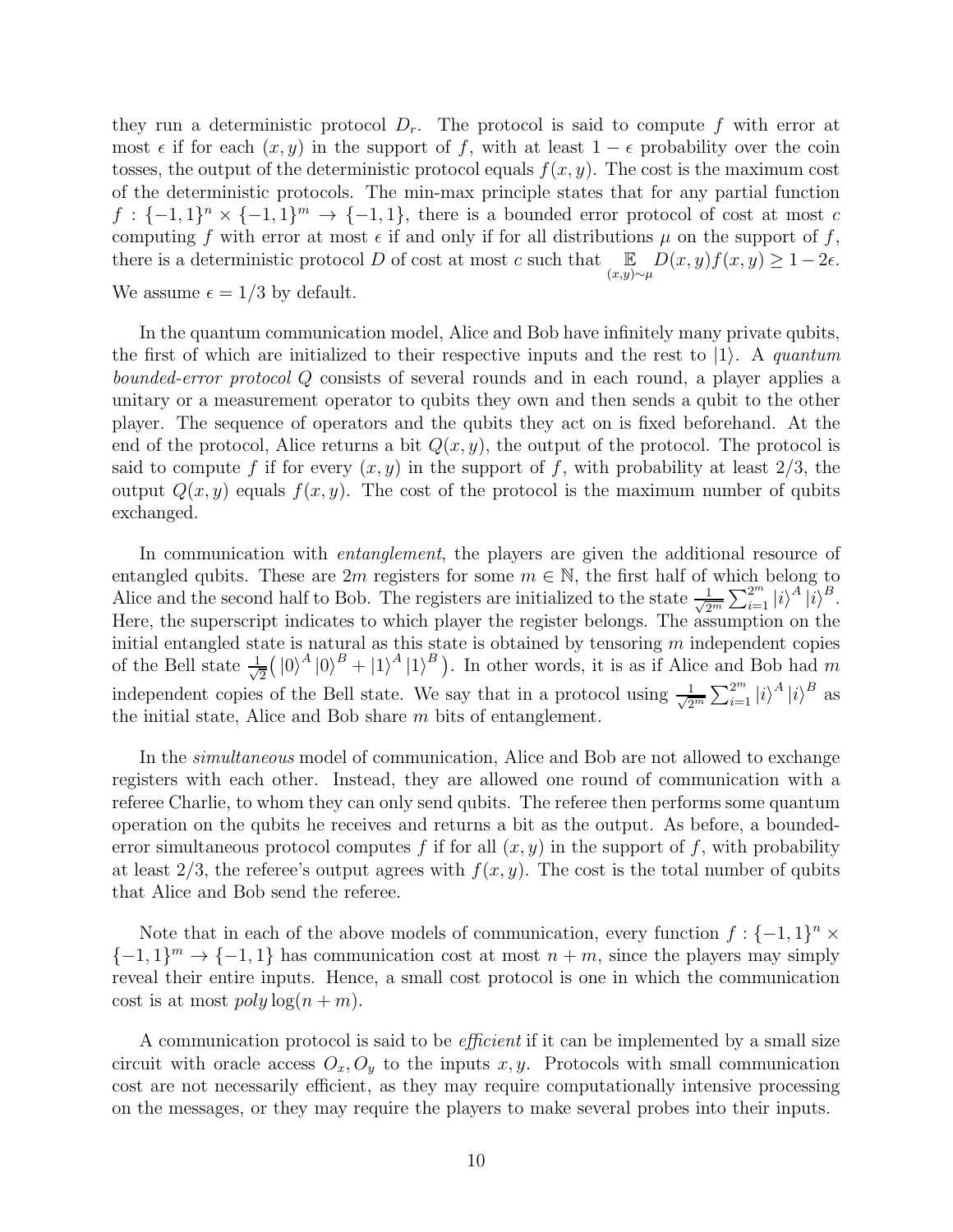#### 2.4 The Forrelation Distribution D

Let  $x \sim \mathcal{D}$  refer to a random variable x distributed according to the probability distribution D. We use  $\mathbb{P}_{\mathcal{D}}$  to refer to the probability measure associated with D and  $\mathbb{P}_{x\sim\mathcal{D}}(E(x))$  to refer to the probability of event  $E(x)$  when  $x \sim \mathcal{D}$ . For an event  $E(x)$ , we will denote by  $\mathcal{D}|E(x)$ (respectively  $\mathcal{D}|\neg E(x)$ ), the distribution D conditioned on the event  $E(x)$  occurring (respectively, the event  $E(x)$  not occurring). Let  $\epsilon \geq 0$  be a parameter,  $f(x) : \mathbb{R}^n \to \mathbb{R}$  a function and  $D$  a distribution on  $\mathbb{R}^n$ . We say that  $D$  fools  $f$  with error  $\epsilon$  if E  $\mathbb{E}_{x \sim U_n}[f(x)] - \mathbb{E}_{x \sim \mathcal{D}}$  $[f(x)]$  $\Big\vert \leq \epsilon.$ 

Let  $\mathcal{N}(\mu, \sigma^2)$  denote a Gaussian distribution of mean  $\mu \in \mathbb{R}$  and variance  $\sigma^2 \in \mathbb{R}_{\geq 0}$ . We will repeatedly use the following standard facts about Gaussians.

- Gaussian Concentration inequality: For  $X \sim \mathcal{N}(\mu, \sigma^2)$ , we have  $\mathbb{P}[|X \mu| \ge a] \le e^{-\frac{a^2}{2\sigma^2}}$  $\frac{a}{2\sigma^2}$ .
- The sum  $\sum_i X_i$  of independent Gaussians  $X_i \sim \mathcal{N}(\mu_i, \sigma_i^2)$  is distributed according to  $\mathcal{N}(\sum_i \mu_i, \sum_i \sigma_i^2).$

We will also use Chebyshev's inequality and Chernoff's bound. Chebyshev's inequal-ity [\[Wik1\]](#page-30-8) implies that for a set of n pair-wise independent random variables  $X_i$  with mean  $\mu_i$  and variance  $\sigma_i^2$ , we have  $\mathbb{P}[|\sum_{i=1}^n (X_i - \mu_i)| \geq a] \leq \frac{\sum_{i=1}^n \sigma_i^2}{a^2}$ . Chernoff's bound [\[Wik2,](#page-30-9) [M18\]](#page-30-10) implies that for *n* independent identical random variables  $X_i$  in  $[-1, 1]$  whose sum is of mean  $\mu$  and variance  $\sigma^2$ , we have  $\mathbb{P}\left[\left|\sum_{i=1}^n X_i - \mu\right| \geq t\sigma\right] \leq 2\exp(-t^2/4)$  whenever  $t \leq \frac{\sigma}{2}$  $\frac{\sigma}{2}$ .

Let  $x = (x_1, x_2)$  for  $x_1, x_2 \in \{-1, 1\}^N$ . We define the forrelation of x as the correlation between the second half  $x_2$  and the Hadamard transform of the first half  $x_1$ .

$$
for r(x) := \left\langle \frac{1}{\sqrt{N}} H_N(x_1) \middle| \frac{1}{\sqrt{N}} x_2 \right\rangle
$$

We state the definition of the forrelation distribution, as defined in [\[RT19\]](#page-30-2). Fix a parameter  $\epsilon = \frac{1}{50 \text{ ly}}$  $\frac{1}{50 \ln N}$ . We first define an auxilliary Gaussian distribution G generated by sampling the first half uniformly at random and letting the second half be the Hadamard transform of the first half. More precisely,

- 1. Sample  $x_1, \ldots, x_N \sim \mathcal{N}(0, \epsilon)$ .
- 2. Let  $y = H_N x$ .
- 3. Output  $(x, y)$ .

This is a Gaussian random variable in 2N dimensions of mean 0 and covariance matrix given by

$$
\epsilon \begin{bmatrix} \mathbb{I}_N & H_N \\ H_N & \mathbb{I}_N \end{bmatrix}
$$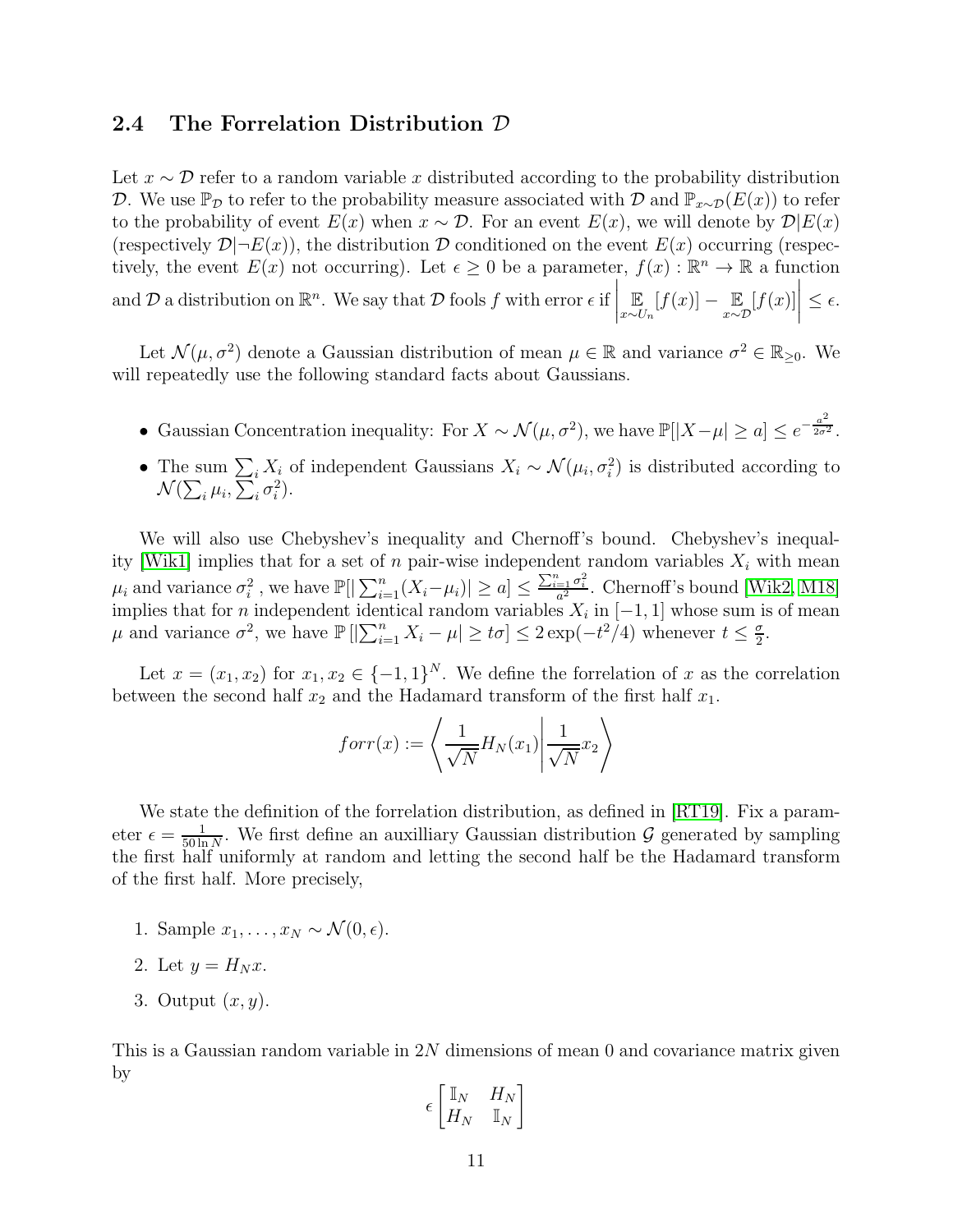Let  $trnc : \mathbb{R} \to [-1, 1]$  be the truncation function which on input  $\alpha > 1$ , returns 1,  $\alpha < -1$ returns –1 and otherwise returns  $\alpha$ . This naturally defines a function  $trnc : \mathbb{R}^{2N} \to [-1, 1]^{2N}$ obtained by truncating each coordinate. We now define a distribution  $\mathcal{D}$  over  $\{-1, 1\}^{2N}$ generated from  $\mathcal G$  by truncating the sample and then independently sampling each coordinate as follows.

- 1. Sample  $z \in \mathcal{G}$ .
- 2. For each coordinate  $i \in [2N]$  independently, let  $z_i' = 1$  with probability  $\frac{1+trnc(z_i)}{2}$  and  $-1$  with probability  $\frac{1-trnc(z_i)}{2}$ .
- 3. Output z ′ .

We refer to the distribution  $\mathcal D$  as the *forrelation* distribution. We state Claim 6.3 from [\[RT19\]](#page-30-2) which implies that a vector drawn from this distribution has large forrelation on expectation. The proof is omitted.

<span id="page-11-1"></span>**Lemma 2.1.** Let  $D$  be the forrelation distribution as defined previously. Then,

$$
\mathbb{E}_{z \sim \mathcal{D}}[forr(z)] \ge \frac{\epsilon}{2}
$$

#### 2.5 Multilinear Functions on D

Given a function  $f: \{-1,1\}^n \to \mathbb{R}$ , there is a unique multilinear polynomial  $\tilde{f}: \mathbb{R}^n \to \mathbb{R}$ which agrees with f on  $\{-1,1\}^n$ . This polynomial is called the multilinear extension of f. The multilinear extension of any character function  $\chi_S(x)$  is precisely  $\prod_{i\in S} x_i$ . The multilinear extension  $\tilde{f}$  of f satisfies  $\tilde{f}(x) = \sum_{S \subseteq [n]} \widehat{f}(S) \prod_{i \in S} x_i$  for all  $x \in \mathbb{R}^n$ . We sometimes identify  $f$  with its multilinear extension. The main content of this section is that bounded multilinear functions have similar expectations under  $\mathcal G$  and under  $\mathcal D$ .

<span id="page-11-0"></span>**Claim 2.2.** Let  $F : \mathbb{R}^{2N} \to \mathbb{R}$  be any multinear function  $F = \sum_{S} \widehat{F}(S) \chi_{S}$ . Then,

$$
\mathop{\mathbb{E}}_{z' \sim \mathcal{D}}[F(z')] = \mathop{\mathbb{E}}_{z \sim \mathcal{G}}[F(trnc(z))]
$$

*Proof of Claim [2.2.](#page-11-0)* For any fixed z, recall that the sampling process for  $D$  involves independently setting  $z_i'$  to 1 with probability  $\frac{1+trnc(z)_i}{2}$  and to -1 with the remaining probability. Because of this and linearity of expectation, we have

$$
\mathbb{E}\left[F(z') \mid z\right] = \mathbb{E}\Big[\sum_{S} \widehat{F}(S)\chi_{S}(z') \big| z\Big] = \sum_{S} \widehat{F}(S)\mathbb{E}[\chi_{S}(z') \mid z]
$$

$$
= \sum_{S} \widehat{F}(S)\chi_{S}(\mathbb{E}[z'|z])
$$

$$
= \sum_{S} \widehat{F}(S)\chi_{S}(trnc(z)) = F(trnc(z))
$$

 $\Box$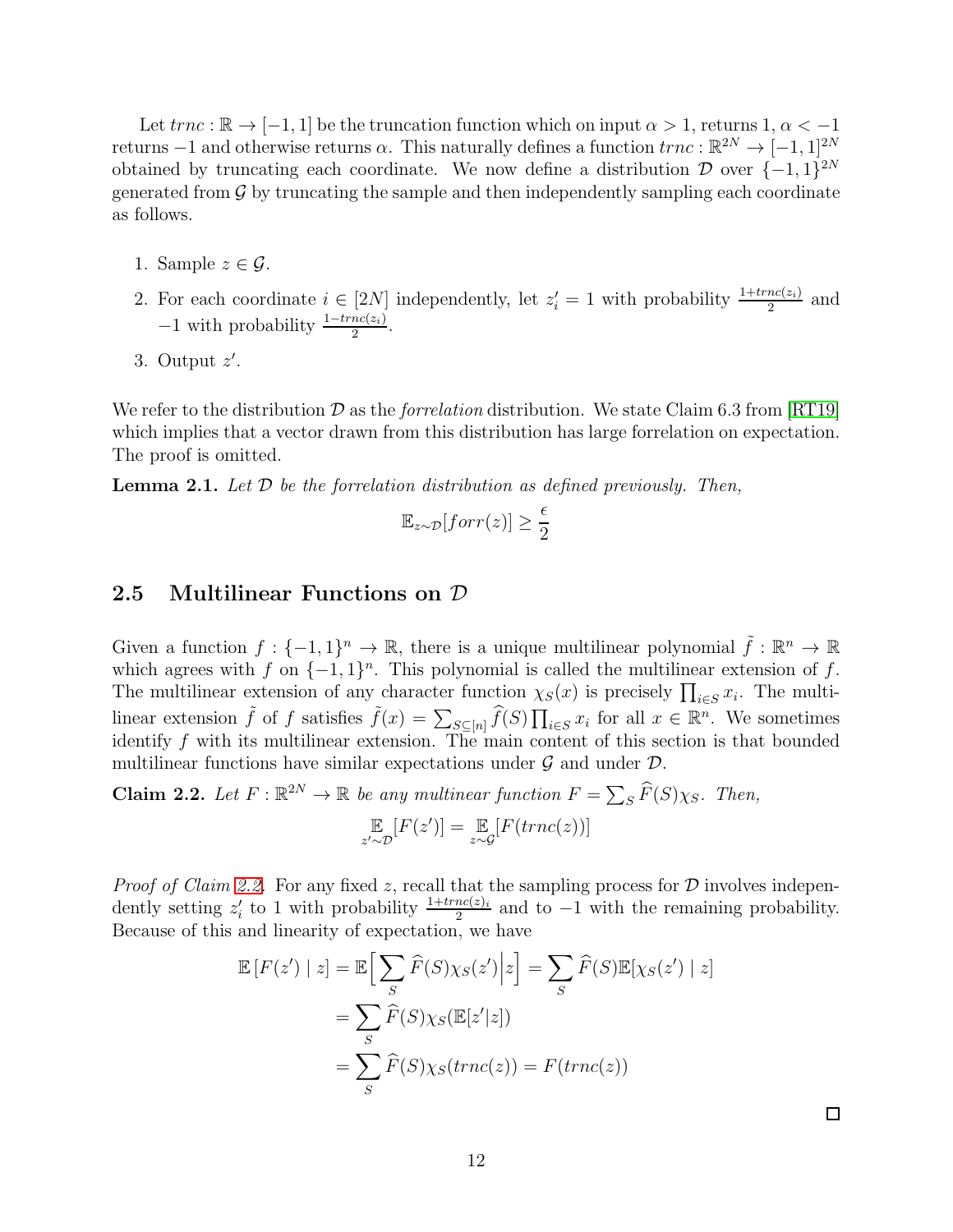This implies that  $\mathbb{E}_{z'\sim\mathcal{D}}[F(z')]$  is exactly  $\mathbb{E}_{z\sim\mathcal{G}}[F(trnc(z))]$ . The following claim states that  $\mathbb{E}_{z\sim\mathcal{G}}[F(trnc(z))]$  is pretty close to  $\mathbb{E}_{z\sim\mathcal{G}}[F(z)]$  for a bounded multilinear function F. Its proof is identical to that in [\[RT19\]](#page-30-2), so we omit it. The underlying idea is that  $\epsilon$  is small, so the random variable  $z \sim \mathcal{G}$  has an exponentially decaying norm, furthermore, bounded multilinear functions  $F$  on  $\{-1,1\}^{2N}$  cannot grow faster than exponentially in the norm of the argument.

<span id="page-12-0"></span>Claim 2.3. Let  $F(z)$  be any multilinear polynomial mapping  $\{-1,1\}^{2N}$  to  $[-1,1]$ . Let  $z_0 \in$  $[-1/2, 1/2]^{2N}, p \leq \frac{1}{2}$  $\frac{1}{2}$  and  $N > 1$ . Then,

$$
\mathbb{E}_{z \sim \mathcal{G}}\left[|F(trnc(z_0 + pz)) - F(z_0 + pz)|\right] \le \frac{8}{N^5}
$$

We remark that the bound in [\[RT19\]](#page-30-2) is  $\frac{8}{N^2}$ . The improved bound of  $\frac{8}{N^5}$  in Claim [2.3](#page-12-0) follows from our choice of  $\epsilon = \frac{1}{50 \text{ kg}}$  $\frac{1}{50 \ln N}$ , as opposed to  $\epsilon = \frac{1}{24 \ln N}$  $\frac{1}{24 \ln N}$  as in [\[RT19\]](#page-30-2).

#### 2.6 Moments of  $\mathcal G$

In this section we state some facts about the moments of the forrelation distribution that will be useful later. We use the following notation to refer to the moments of  $\mathcal{G}$ .

$$
\widehat{\mathcal{G}}(S,T) := \mathop{\mathbb{E}}_{(x,y)\sim\mathcal{G}} \left[ \prod_{i \in S} x_i \prod_{j \in T} y_j \right]
$$

<span id="page-12-2"></span>The following claim and its proof are analogous to Claim 4.1 in [\[RT19\]](#page-30-2).

Claim 2.4. Let S, T ⊆ [N] and  $i, j \in [N]$ . Let  $k_1 = |S|, k_2 = |T|$ . Then,

- 1.  $\hat{\mathcal{G}}(\{i\},\{j\}) = \epsilon N^{-1/2}(-1)^{\langle i,j\rangle}.$
- 2.  $\widehat{\mathcal{G}}(S,T) = 0$  if  $k_1 \neq k_2$ .
- 3.  $\left| \widehat{\mathcal{G}}(S,T) \right| \leq \epsilon^k k! N^{-k/2}$  if  $k = k_1 = k_2$ .
- $4. \left| \widehat{\mathcal{G}}(S,T) \right| \leq \epsilon^{|S|}$  for all  $S,T$ .

### 3 The Forrelation Communication Problem

In this section we formally state the main theorems of this paper. Their proofs follow in the successive sections.

<span id="page-12-1"></span>Let  $\epsilon = \frac{1}{50 \text{ hr}}$  $\frac{1}{50 \ln N}$  be the parameter as before, defining the forrelation distribution.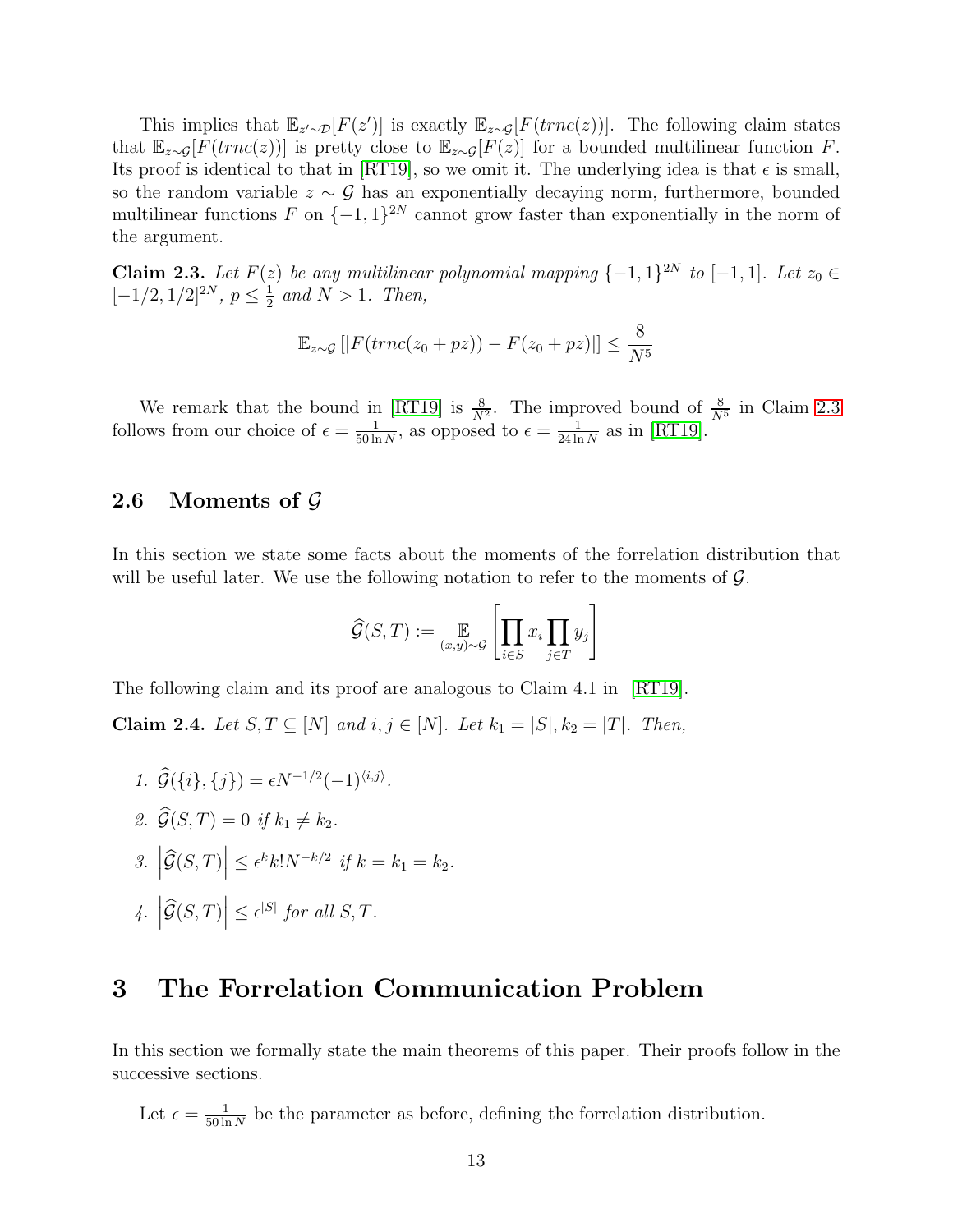**Theorem 3.1.** Consider the following distribution. A string  $z \in \{-1,1\}^{2N}$  is drawn from the forrelation distribution,  $x \sim U_{2N}$  is drawn uniformly and  $y := x \cdot z$ . Alice gets x and Bob gets y. Given any deterministic communication protocol  $C: \{-1,1\}^{2N} \times \{-1,1\}^{2N} \to \{-1,1\}$  of cost  $c \geq 1$ , its expectation when the inputs are drawn from this distribution is close to when the inputs are drawn from the uniform distribution. That is,

$$
\left|\mathop{\mathbb{E}}_{\substack{x \sim U_{2N} \\ z \sim \mathcal{D}}} \left[C(x,x \cdot z)\right] - \mathop{\mathbb{E}}_{x,y \sim U_{2N}} \left[C(x,y)\right]\right| \leq O\left(\frac{c^2}{N^{1/2}}\right)
$$

In other words, no deterministic protocol of cost  $o(N^{1/4})$  has considerable advantage in distinguishing the above distribution from the uniform distribution.

**Definition 3.2** (The Forrelation Problem). Alice is given  $x \in \{-1, 1\}^{2N}$  and Bob is given  $y \in \{-1,1\}^{2N}$ . Their goal is to compute the partial boolean function F defined as follows.

$$
F(x,y) = \begin{cases} -1 & \text{if } \text{forr}(x \cdot y) \ge \epsilon/4 \\ 1 & \text{if } \text{forr}(x \cdot y) \le \epsilon/8 \end{cases}
$$

<span id="page-13-0"></span>Theorem 3.3. The forrelation problem can be solved in the quantum simultaneous with entanglement model with  $O(\log^3 N)$  bits of communication, when Alice and Bob are given access to  $O(\log^3 N)$  bits of shared entanglement. Moreover, the protocol is efficient, as it can be implemented by a  $O(\log^3 N)$  size quantum circuit with oracle access to inputs.

<span id="page-13-1"></span>Theorem 3.4. The randomized bounded-error interactive communication cost of the forre*lation problem is*  $\tilde{\Omega}(N^{\frac{1}{4}})$ .

## 4 Proof of Theorem [3.3:](#page-13-0) Quantum Upper Bound

Our protocol will be based on three standard subroutines described in Figures 3, 4 and 5. The first is the Swap test between vectors  $|\phi\rangle$  and  $|\psi\rangle$ , which takes as input the state √ 1  $\frac{1}{2}$  |0\| $\phi$ \| +  $\frac{1}{\sqrt{2}}$  $\frac{1}{2}$ (1)  $|\psi\rangle$  and outputs  $|1\rangle$  with probability  $\frac{1+\langle\phi|\psi\rangle}{2}$  and  $|0\rangle$  with the remaining probability. This can be implemented by applying a Hadamard on the first bit and then measuring it and negating the outcome. The probability associated with the outcome  $|1\rangle$  is precisely  $\frac{\|\phi\rangle + \psi\rangle\|^2}{4} = \frac{1+\langle\phi|\psi\rangle}{2}$ . The second subroutine is a controlled erase/entangle operator E which exchanges the basis states  $|i\rangle |i\rangle$  and  $|i\rangle |0\rangle$  for every  $i \in [N]$ . Its action on other states can be arbitrary. It can be implemented as follows. For each register  $j \in [\log N]$ , negate the contents of the  $(\log N + j)$ -th register, controlled on the contents of the j-th register. The third subroutine is a CONTROLLED HADAMARD operator. This is a two-qubit operator which applies H on the second register if the content of the first register is  $|1\rangle$  and otherwise does nothing. It can be implemented as shown in Figure 5.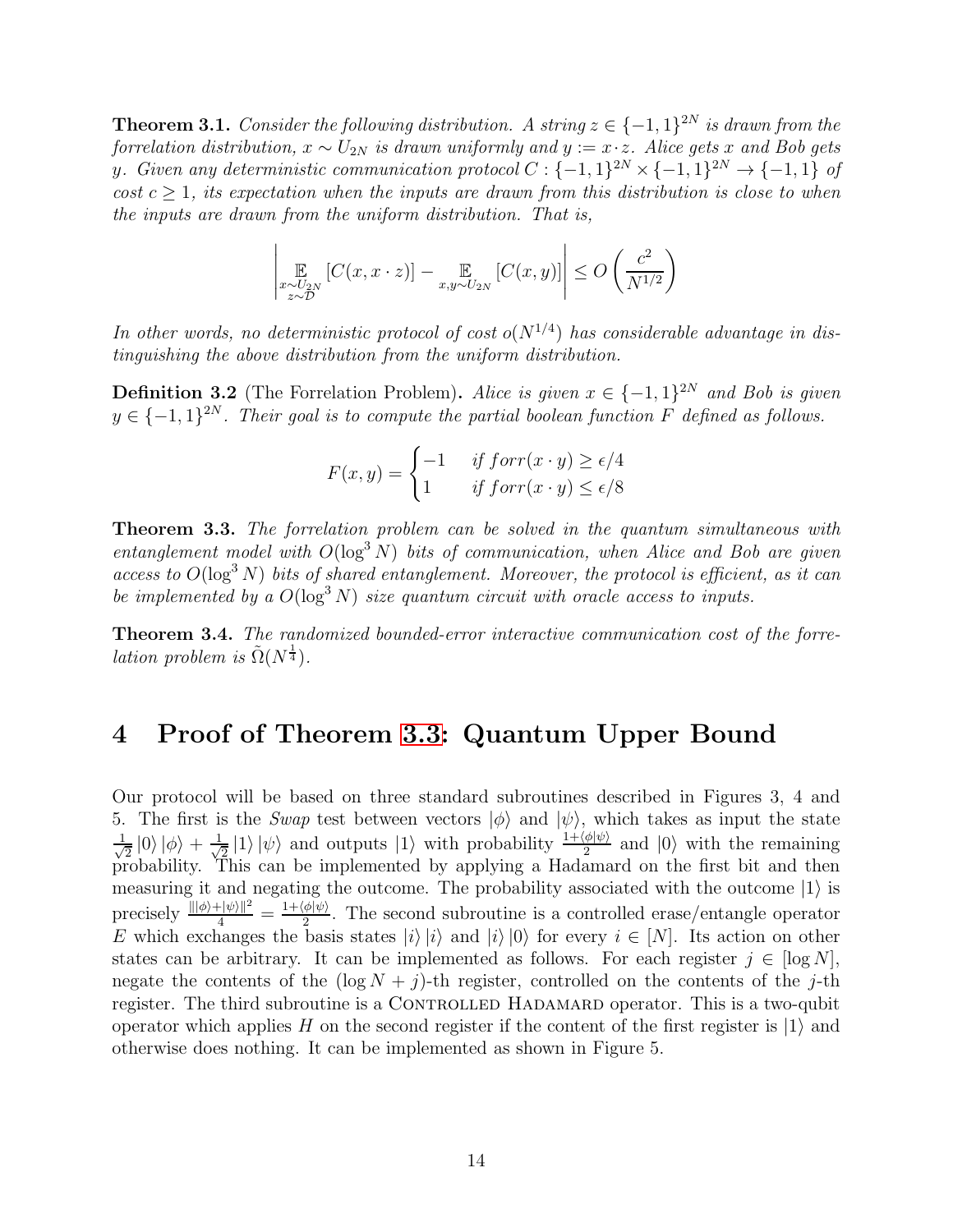

Figure 3: The Swap test



Figure 4: The E operator



Figure 5: The CONTROLLED HADAMARD operator

#### 4.1 Quantum Communication Protocol for Forrelation

Let  $m = c \log^3(2N)$  for some large enough constant c. Let  $M = 2^m$ . We first observe the following identity.

$$
\frac{1}{\sqrt{M}}\sum_{i=1}^{M}|i\rangle^{A}|i\rangle^{B} = \left(\frac{1}{\sqrt{2N}}\sum_{i=1}^{2N}|i\rangle^{A}|i\rangle^{B}\right)^{\otimes c\log^{2}(2N)}
$$

Henceforth, we will assume that Alice and Bob have  $c \log^2(2N)$  independent copies of the state  $\frac{1}{\sqrt{2}}$  $\frac{1}{2N}\sum_{i=1}^{2N} |i\rangle^A |i\rangle^B$ . Consider the following protocol based on the algorithm for forrelation by Aaronson and Ambainis [\[AA15\]](#page-29-4) and by Raz and Tal [\[RT19\]](#page-30-2).

(1.) Let  $x = (x_1, x_2)$  and  $y = (y_1, y_2)$  be Alice's and Bob's inputs respectively, where  $x_1, x_2, y_1, y_2 \in \{-1, 1\}^N$ . Recall that Alice and Bob are given  $c \log^2(2N)$  copies of the following maximally entangled state.

$$
\frac{1}{\sqrt{2N}}\sum_{i=1}^{2N} |i\rangle^A |i\rangle^B = \frac{1}{\sqrt{2N}}\sum_{i=1}^{N} |0i\rangle^A |0i\rangle^B + \frac{1}{\sqrt{2N}}\sum_{i=1}^{N} |1i\rangle^A |1i\rangle^B
$$

For each copy, Alice (respectively Bob) applies the oracle to her input  $O_x$  (respectively  $O_y$ ) to create the state

$$
|\gamma\rangle := \frac{1}{\sqrt{2N}} \sum_{i=1}^{N} |0i\rangle^{A} |0i\rangle^{B} x_{1}(i) y_{1}(i) + \frac{1}{\sqrt{2N}} \sum_{i=1}^{N} |1i\rangle^{A} |1i\rangle^{B} x_{2}(i) y_{2}(i)
$$

Alice and Bob simultaneously send all their copies of this state to the referee.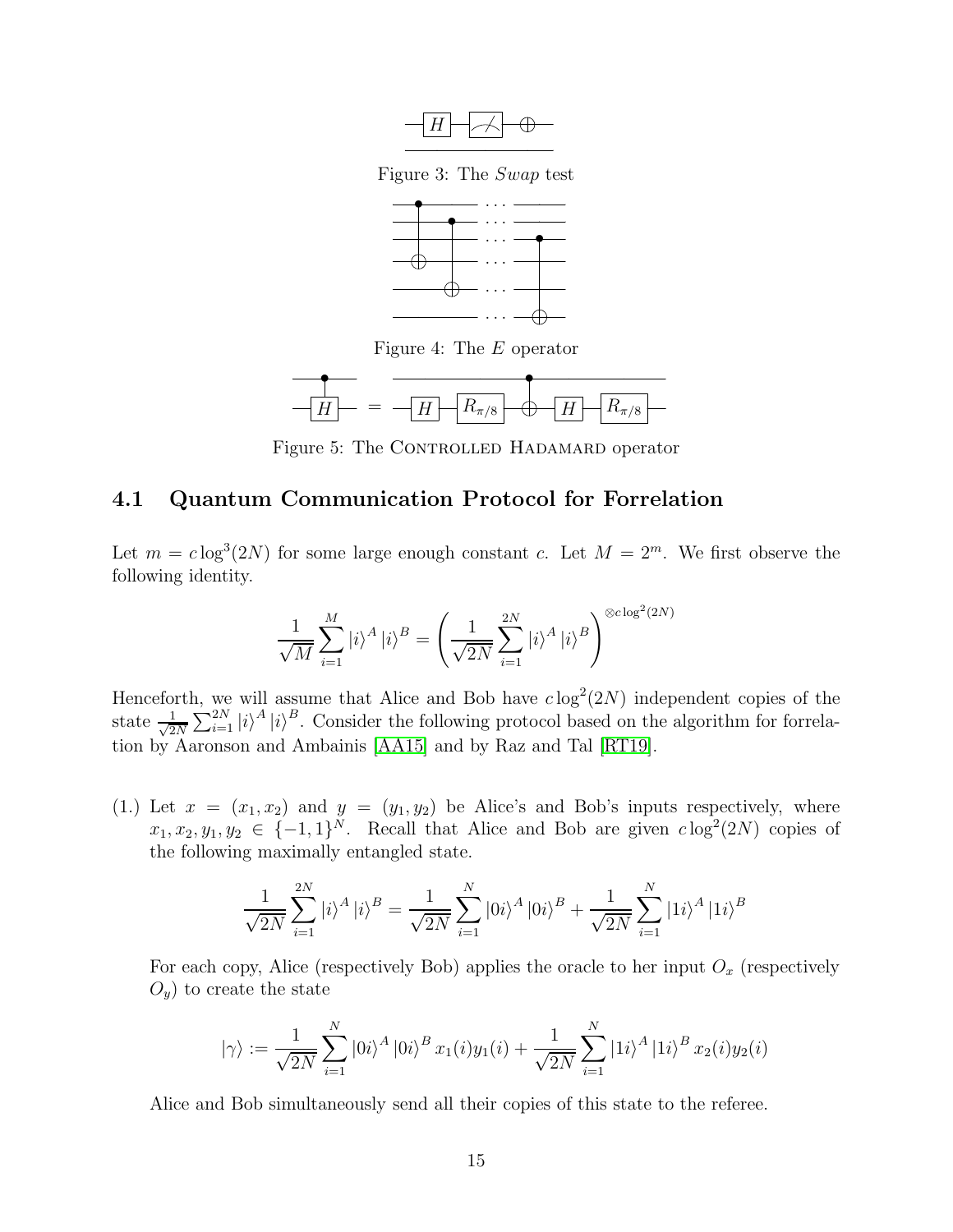$(2.)$  For each copy, the referee uses the E operator to create the state

$$
\frac{1}{\sqrt{2}}\left(|0\rangle|\phi\rangle+|1\rangle|\psi\rangle\right)|0^{\log N+1}\rangle
$$
\nwhere  $|\phi\rangle = \frac{1}{\sqrt{N}}\sum_{i=1}^{N}|i\rangle x_1(i)y_1(i)$  and  $|\psi\rangle = \frac{1}{\sqrt{N}}\sum_{i=1}^{N}|i\rangle x_2(i)y_2(i)$ 

Ignoring the last few blank registers, the referee has  $\frac{1}{\sqrt{2}}$ 2  $\left( \begin{array}{c|c} |0\rangle & |\phi\rangle + |1\rangle & |\psi\rangle \end{array} \right)$ . The referee first negates the content of the first register. He then performs a series of controlled Hadamard operators where the control is always on the first register and the target registers vary from  $i = 2$  to  $\log N + 1$ . He thus obtains:

$$
\frac{1}{\sqrt{2}}|1\rangle \otimes H_N(|\phi\rangle) + \frac{1}{\sqrt{2}}|0\rangle \otimes |\psi\rangle
$$

This allows the referee to perform a Swap test between  $H_N(\ket{\phi})$  and  $\ket{\psi}$ . He appends the output of the swap test to an auxilliary register.

(3.) The referee returns 1 if the fraction of 1 entries in the registers exceeds  $\frac{1}{2} + \frac{3}{32} \cdot \epsilon$  and −1 otherwise.

#### 4.2 Correctness of the Quantum Protocol

The expected fraction of 1 entries of the swap test between  $H_N(\phi)$  and  $\psi$  is

$$
\frac{1}{2} + \frac{1}{2} \left\langle \frac{1}{\sqrt{N}} H_N\Big(\sum_i |i\rangle x_1(i)y_1(i)\Big) \middle| \frac{1}{\sqrt{N}} \sum_i |i\rangle x_2(i)y_2(i)\right\rangle = \frac{1}{2} + \frac{1}{2} \text{for } r(x \cdot y)
$$

The promise on the inputs is that this quantity is at least  $\frac{1}{2} + \frac{\epsilon}{8}$  $\frac{\epsilon}{8}$  for YES instances, while it is at most  $\frac{1}{2} + \frac{\epsilon}{16}$  for NO instances. A simple application of the additive Chernoff bound implies that if  $\mu$  is the random variable describing the average of  $O(1/\epsilon^2) = c \log^2(2N)$  independent trials of the test, then, for a large enough constant c, with probability at least  $2/3$ , the random variable is within  $\epsilon/32$  of its mean. This means that for YES instances, the fraction of 1 entries in the referees register is greater than  $\frac{1}{2} + \frac{\epsilon}{8} - \frac{\epsilon}{32} \ge \frac{1}{2} + \frac{3\epsilon}{32}$  with high probability, while for NO instances, it is less than  $\frac{1}{2} + \frac{\epsilon}{16} + \frac{\epsilon}{32} \leq \frac{1}{2} + \frac{3\epsilon}{32}$  with high probability. This proves the correctness of the protocol.

### 4.3 Quantum Circuit for Forrelation

The above protocol can be described by a quantum circuit of small size (see Figure 6). We first remark that the subroutines  $Swap$ , the controlled Hadamard and E are efficient, since the first two involve  $O(1)$  single-bit operations while the E operator involves log N controlled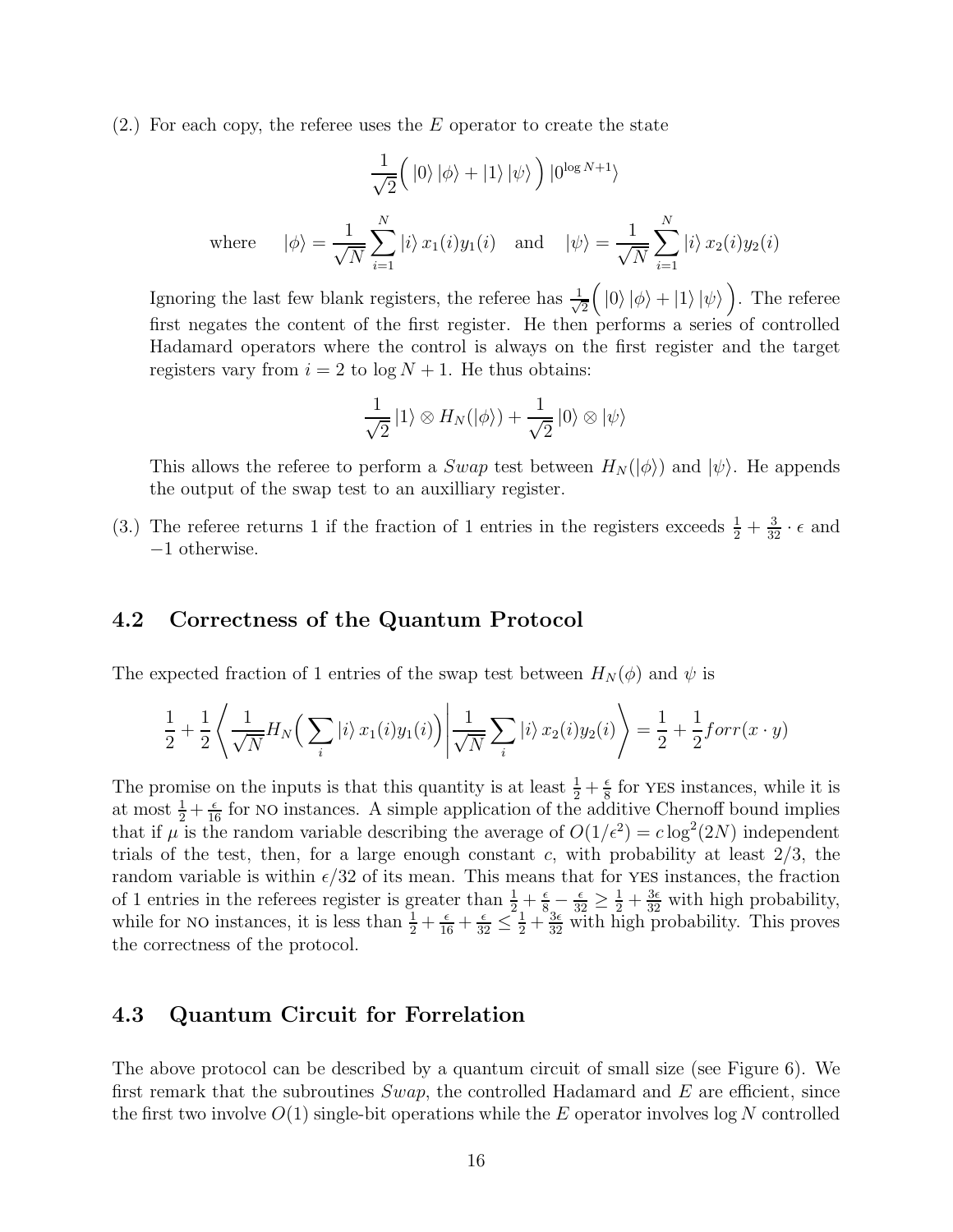

Figure 6: Circuit describing one component of the quantum protocol. The output of this component is the outcome of the Swap test. The final circuit is obtained by taking a threshold of the outputs of  $O(\log^2 N)$  copies of this circuit.

not operators. The initial entangled state  $\frac{1}{\sqrt{2}}$  $\frac{1}{M}\sum_{i=1}^{M}|i\rangle^{A}|i\rangle^{B}$  can be created by applying a Hadamard gate on the first  $log M$  registers and then applying the erase operator on the registers  $1, \ldots, 2 \log M$ . Step (1.) requires one parallel oracle query to  $O_x$  and to  $O_y$  for each of the  $c \log^2(2N)$  copies. Step (2.) involves a single application of the E operator, a negation operator,  $O(\log N)$  applications of the controlled Hadamard and one Swap test, for each of the  $c \log^2(2N)$  copies. The entire circuit is thus composed of  $O(\log^3 N)$  operators.

### 5 Proof of Theorem [3.1:](#page-12-1) Distributional Lower Bound

Let  $C: \{-1,1\}^{2N} \times \{-1,1\}^{2N} \to \{-1,1\}$  be any deterministic protocol of cost at most c. Let  $D: \{-1, 1\}^{2N} \times \{-1, 1\}^{2N} \to \{-1, 1\}$  be defined as follows. For  $x, z \in \{-1, 1\}^{2N}$ ,

$$
D(x, z) := C(x, x \cdot z)
$$

We will also use  $D(x, z)$  to refer to its mulilinear extension. Note that our goal is to show that the function  $E$  $\mathbb{E}_{x \sim U_{2N}}[D(x,z)]$  of z is fooled by  $\mathcal{D}$ . Towards this, we will prove that it is fooled by  $p\mathcal{G}$  for small p. This approach was first used in [\[CHHL18\]](#page-30-11) and is analogous to Claim 7.2 in [\[RT19\]](#page-30-2).

<span id="page-16-1"></span><span id="page-16-0"></span>**Lemma 5.1.** Let  $p \leq \frac{1}{2N}$  $\frac{1}{2N}$  and let  $C(x, y)$  be any deterministic protocol of cost  $c \geq 1$  for the forrelation problem. As before, let  $D(x, z) : \mathbb{R}^{2N} \times \mathbb{R}^{2N} \to \mathbb{R}$  refer to the multilinear extension of  $C(x, x \cdot z)$ . Let  $P \in [-p, p]^{2N}$ . Then,

$$
\left| \mathop{\mathbb{E}}_{\substack{z \sim P \cdot \mathcal{G} \\ z \sim U_{2N}}} [D(x, z)] - \mathop{\mathbb{E}}_{z, x \sim U_{2N}} [D(x, z)] \right| \le \frac{120\epsilon c^2 p^2}{\sqrt{N}} + p^4 N^3
$$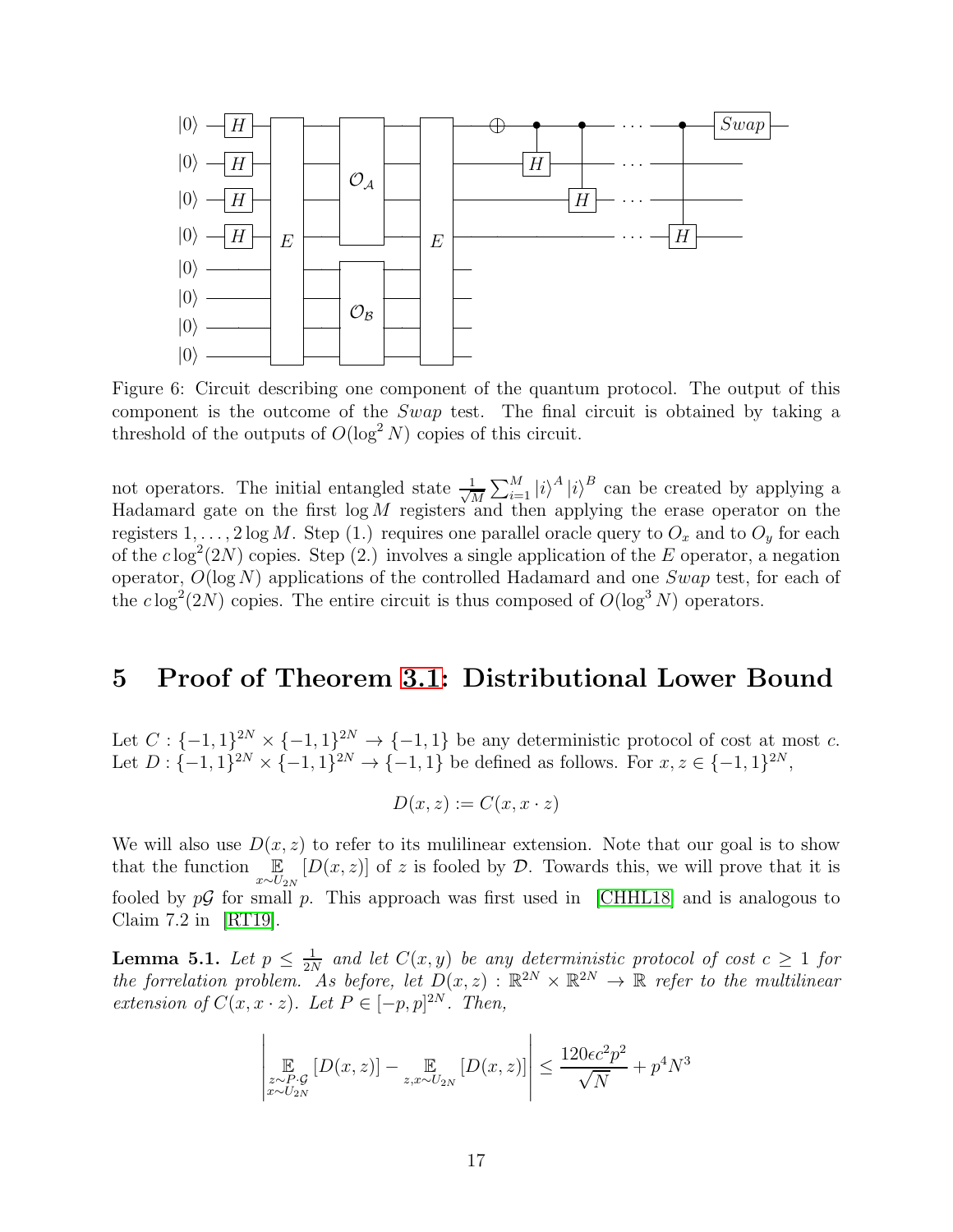Corollary 5.2. Under the same hypothesis as in Lemma [5.1,](#page-16-0)

$$
\left| \mathbb{E}_{z \sim P \cdot \mathcal{G}} \left[ D(0, z) \right] - D(0, 0) \right| \le \frac{120 \epsilon c^2 p^2}{\sqrt{N}} + p^4 N^3
$$

*Proof of Corollary [5.2](#page-16-1) from Lemma [5.1.](#page-16-0)* Since  $D(x, z)$  is a multilinear polynomial, for all  $z \in \mathbb{R}^{2N}$ , we have  $\mathbb{E}_{x \sim U_{2N}}[D(x, z)] = D(0, z)$ . This implies that

$$
\mathop{\mathbb{E}}_{\substack{z \sim P \cdot \mathcal{G} \\ x \sim U_{2N}}} [D(x, z)] = \mathop{\mathbb{E}}_{z \sim P \cdot \mathcal{G}} [D(0, z)]
$$

We also have  $\mathbb{E}_{z \sim U_{2N}} [D(0, z)] = D(0, 0)$ . This implies that

$$
\mathop{\mathbb{E}}_{z,x \sim U_{2N}} [D(x,z)] = D(0,0)
$$

The proof of Corollary [5.2](#page-16-1) follows from the above two equalities and Lemma [5.1.](#page-16-0)

*Proof of Lemma [5.1.](#page-16-0)* We begin by observing some properties of the distribution  $P \cdot \mathcal{G}$ . The sample  $z \sim P \cdot \mathcal{G}$  is obtained by scaling the *i*-th coordinate of  $z' \sim \mathcal{G}$  by  $P_i$  for each  $i \in [2N]$ . This implies that for all  $S \subseteq [2N]$ ,

<span id="page-17-0"></span>
$$
\underset{z \sim P \cdot \mathcal{G}}{\mathbb{E}} \left[ \chi_S(z) \right] = \left( \prod_{i \in S} P_i \right) \underset{z \sim \mathcal{G}}{\mathbb{E}} \left[ \chi_S(z) \right] \tag{1}
$$

 $\Box$ 

Part (2.) of Claim [2.4](#page-12-2) implies that the odd moments of  $\mathcal G$  are zero. Equation [\(1\)](#page-17-0) implies that this is also true for  $P \cdot \mathcal{G}$ . That is, for all  $S \subseteq [2N]$ ,

<span id="page-17-1"></span>
$$
|S| \text{ is odd} \implies \mathop{\mathbb{E}}_{z \sim P \cdot \mathcal{G}} [\chi_S(z)] = 0 \tag{2}
$$

Part (3.) of Claim [2.4](#page-12-2) implies that for  $S \subseteq [2N], |S| = 2k$ , the S-th moment  $\mathbb{E}_{z \sim \mathcal{G}} \chi_S(z)$  is at most  $\epsilon^k k! N^{-k/2}$  in magnitude. Along with equation [\(1\)](#page-17-0), this implies that for  $k \in \mathbb{N}$ ,

<span id="page-17-2"></span>
$$
|S| = 2k \implies \left| \mathop{\mathbb{E}}_{z \sim P \cdot \mathcal{G}} \left[ \chi_S(z) \right] \right| \le \left( \prod_{i \in S} P_i \right) \epsilon^k k! N^{-k/2} \le p^{2k} \epsilon^k k! N^{-k/2} \tag{3}
$$

We now proceed with the proof of the lemma. Let

$$
\Delta := \left| \mathop{\mathbb{E}}_{\substack{z \sim P \cdot \mathcal{G} \\ x \sim U_{2N}}} [D(x, z)] - \mathop{\mathbb{E}}_{z, x \sim U_{2N}} [D(x, z)] \right|
$$

Note that this is the quantity we wish to bound in the lemma. For ease of notation, let  $H: \{-1, 1\}^{2N} \to [-1, 1]$  be defined at every point  $z \in \{-1, 1\}^{2N}$  by

$$
H(z) := \mathop{\mathbb{E}}_{x \sim U_{2N}} [D(x, z)]
$$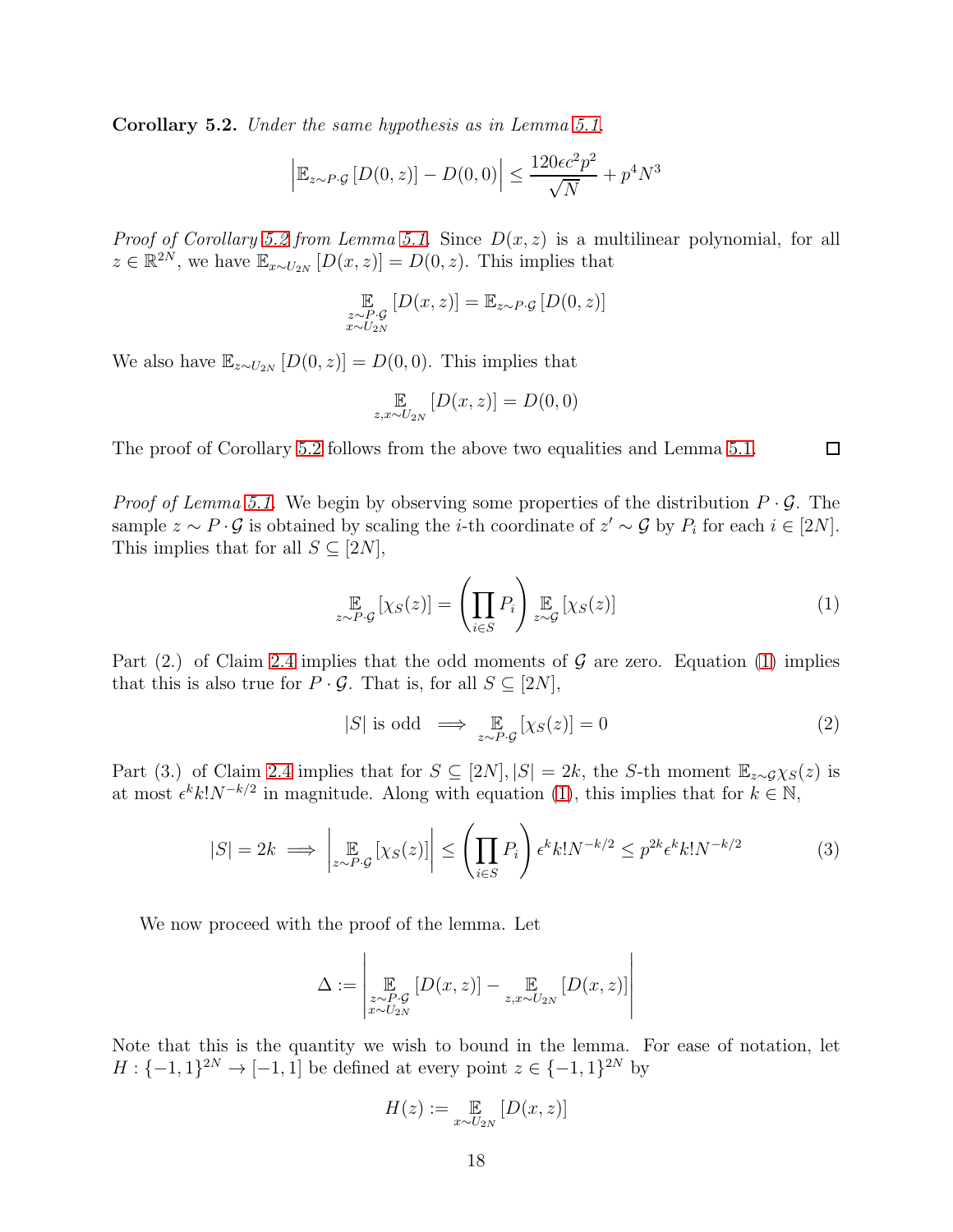We identify  $H(z)$  with its multilinear extension. Note that by uniqueness of multilinear extensions, the above equality holds even for  $z \in \mathbb{R}^{2N}$ . This implies that

$$
\mathop{\mathbb{E}}_{\substack{z \sim P \cdot \mathcal{G} \\ x \sim U_{2N}}} [D(x, z)] = \mathop{\mathbb{E}}_{z \sim P \cdot \mathcal{G}} [H(z)] \quad \text{and} \quad \mathop{\mathbb{E}}_{z, x \sim U_{2N}} [D(x, z)] = \mathop{\mathbb{E}}_{z \sim U_{2N}} [H(z)]
$$

This, along with the definition of  $\Delta$  implies that

$$
\Delta = \left| \mathop{\mathbb{E}}_{z \sim P \cdot \mathcal{G}} [H(z)] - \mathop{\mathbb{E}}_{z \sim U_{2N}} [H(z)] \right|
$$

Note that  $H(z) = \sum_{S} \widehat{H}(S) \chi_{S}(z)$  for all  $z \in \mathbb{R}^{2N}$ . This implies that for all distributions  $\mathcal{Z}$ on  $\mathbb{R}^{2N}$ , we have  $\mathbb E$ z∼Z  $[H(z)] = \sum_{S} \widehat{H}(S) \mathop{\mathbb{E}}_{z \sim \mathcal{Z}}$  $[\chi_S(z)]$ . This implies that

$$
\Delta = \left| \sum_{S \subseteq [2N]} \widehat{H}(S) \left( \underset{z \sim P \cdot \mathcal{G}}{\mathbb{E}} [\chi_S(z)] - \underset{z \sim U_{2N}}{\mathbb{E}} [\chi_S(z)] \right) \right|
$$

For any probability distribution, the moment corresponding to the empty set is 1 by definition. For all non empty sets  $S$ , we have  $\mathbb{E}$  $z \sim U_{2N}$  $[\chi_S(z)] = 0$ . Using this fact in the above equality, along with the triangle inequality, we have

$$
\Delta = \left| \sum_{\emptyset \neq S \subseteq [2N]} \widehat{H}(S) \underset{z \sim P \cdot \mathcal{G}}{\mathbb{E}} [\chi_S(z)] \right| \leq \sum_{\emptyset \neq S \subseteq [2N]} \left| \widehat{H}(S) \right| \left| \underset{z \sim P \cdot \mathcal{G}}{\mathbb{E}} [\chi_S(z)] \right|
$$

We use the bounds from [\(2\)](#page-17-1) and [\(3\)](#page-17-2) on the moments of  $P \cdot \mathcal{G}$  to derive the following.

$$
\Delta \le \sum_{\substack{|S|=2k \ k\ge 1}} \left|\widehat{H}(S)\right| p^{2k} \epsilon^k k! N^{-k/2}
$$

$$
= \sum_{k\ge 1} L_{2k}(H) p^{2k} \epsilon^k k! N^{-k/2}
$$

We upper bound  $L_{2k}(H)$  by  $\binom{2N}{2k}$  $_{2k}^{2N}$ ) when  $k \geq 2$ . This implies that

$$
\Delta \le L_2(H) \frac{\epsilon p^2}{\sqrt{N}} + \sum_{k \ge 2} {2N \choose 2k} p^{2k} \epsilon^k k! N^{-k/2}
$$
  

$$
\le L_2(H) \frac{\epsilon p^2}{\sqrt{N}} + \sum_{k \ge 2} \frac{2^{2k} N^{2k}}{(2k)!} p^{2k} \epsilon^k k! N^{-k/2}
$$
  

$$
\le L_2(H) \frac{\epsilon p^2}{\sqrt{N}} + \sum_{k \ge 2} N^{3k/2} p^{2k} 4^k \epsilon^k
$$

In the summation  $\sum_{k\geq 2} N^{3k/2} p^{2k} 4^k \epsilon^k$ , we see that every successive term is smaller than the previous by a factor of at least 1/4. This is because the assumption  $p \leq \frac{1}{2N}$  $\frac{1}{2N}$  implies that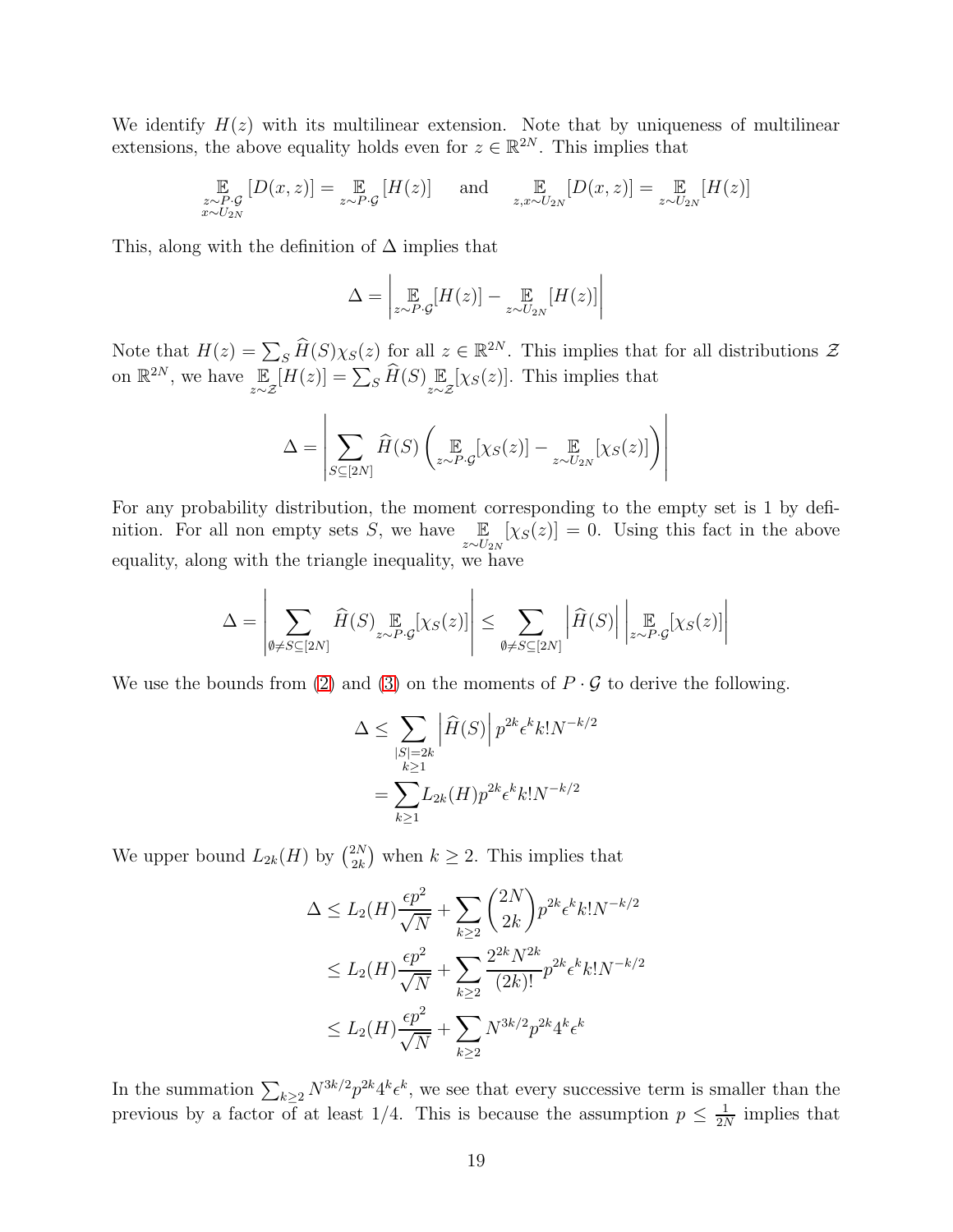$p^2 N^{3/2} \leq p^2 N^2 \leq \frac{1}{4}$  $\frac{1}{4}$  and because  $4\epsilon \leq 1$ . Thus, we can bound this summation by twice the first term, which is  $16p^4N^3\epsilon^2$ . This implies that

$$
\Delta \le L_2(H) \frac{\epsilon p^2}{\sqrt{N}} + 32p^4 N^3 \epsilon^2
$$

Since  $\epsilon = \frac{1}{50 \ln N} \le \frac{1}{32}$ , we may bound  $32p^4N^3\epsilon^2$  by  $p^4N^3$ . This implies that

$$
\Delta \le L_2(H)\frac{\epsilon p^2}{\sqrt{N}} + p^4 N^3
$$

<span id="page-19-0"></span>The following claim provides a bound on  $L_2(H)$ .

Claim 5.3. Let  $C(x, y)$ : {−1, 1}<sup>2N</sup>  $\times$  {−1, 1}<sup>2N</sup>  $\rightarrow$  {−1, 1} be any deterministic protocol of cost  $c \geq 1$ , let  $D(x, z) : \mathbb{R}^{2N} \times \mathbb{R}^{2N} \to \mathbb{R}$  refer to the unique multilinear extension of  $C(x, x \cdot z)$  and  $H : \mathbb{R}^{2N} \to \mathbb{R}$  be defined by  $H(z) = \mathbb{E}_{x \sim U_{2N}} D(x, z)$ . Then,

$$
L_2(H) \le 120c^2
$$

This claim along with the preceding inequality implies that

$$
\Delta \le 120c^2 \frac{\epsilon p^2}{\sqrt{N}} + p^4 N^3
$$

This completes the proof of Lemma [5.1.](#page-16-0)

*Proof of Claim [5.3.](#page-19-0)* In order to bound the level-2 Fourier mass of  $H$ , we will use the following lemma. Its statement and proof appear as 'Level-k Inequalities' on Page 259 of 'Analysis of Boolean Functions' [\[O'D14\]](#page-30-7).

<span id="page-19-1"></span>**Lemma 5.4** (Level-k Inequalities). Let  $F: \{-1, 1\}^n \to \{0, 1\}$  have mean  $\mathbb{E}[F] = \alpha$  and let  $k \in \mathbb{N}$  be at most  $2 \ln(1/\alpha)$ . Then,

$$
\sum_{|S|=k} (\widehat{F}(S))^2 \le \alpha^2 \left(\frac{2e}{k} \ln(1/\alpha)\right)^k
$$

We now show the desired bound on  $L_2(H)$ . Since C is a deterministic protocol of cost at most c, it induces a partition of the input space  $\{-1,1\}^{2N} \times \{-1,1\}^{2N}$  into at most  $2^{c}$ rectangles. Let  $P$  be this partition and let  $A \times B$  index rectangles in  $P$ , where A (respectively B) is the set of Alice's (respectively Bob's) inputs compatible with the rectangle. Let  $C(A \times$  $B \in \{-1,1\}$  be the output of the protocol on inputs from a rectangle  $A \times B \in \mathcal{P}$ . For all  $x, y \in \{-1, 1\}^{2N}$ , we have

$$
C(x, y) = \sum_{A \times B \in \mathcal{P}} C(A \times B) \mathbb{1}_A(x) \mathbb{1}_B(y)
$$

 $\Box$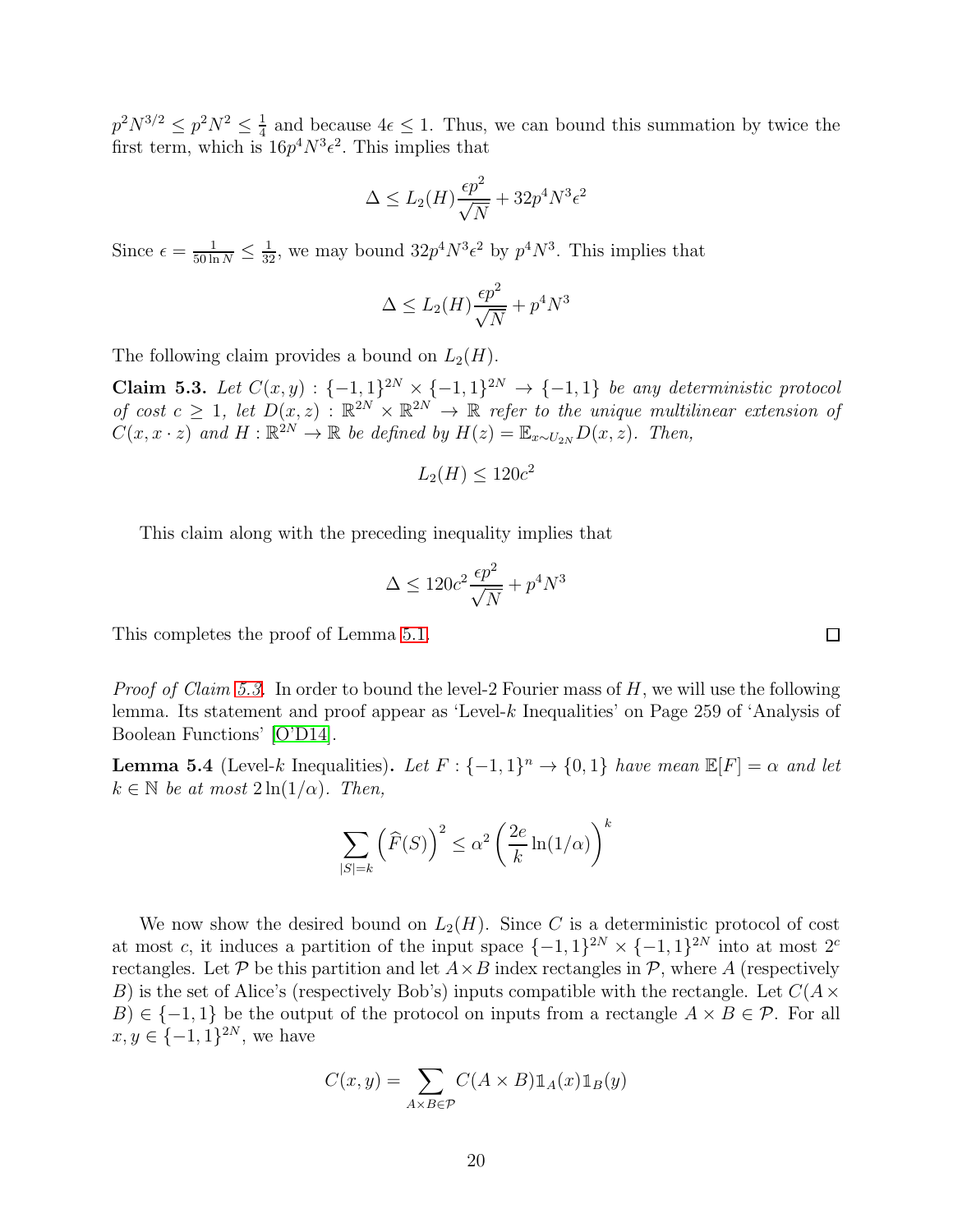By definition,  $D(x, z) = C(x, x \cdot z)$ . This implies that

$$
D(x, z) = \sum_{A \times B \in \mathcal{P}} C(A \times B) \mathbb{1}_A(x) \mathbb{1}_B(x \cdot z)
$$

Taking an expectation over  $x \sim U_{2N}$  of the above identity implies that

$$
H(z) \triangleq \mathop{\mathbb{E}}_{x \sim U_{2N}} [D(x, z)] = \sum_{A \times B \in \mathcal{P}} C(A \times B) (\mathbb{1}_A * \mathbb{1}_B)(z)
$$

This implies that for any  $S \subseteq [n]$ , we have

$$
\widehat{H}(S) = \sum_{A \times B \in \mathcal{P}} C(A \times B) \widehat{\mathbb{1}_A * \mathbb{1}_B}(S) = \sum_{A \times B \in \mathcal{P}} C(A \times B) \widehat{\mathbb{1}_A}(S) \widehat{\mathbb{1}_B}(S)
$$

We thus obtain

$$
L_2(H) = \sum_{|S|=2} \left| \widehat{H}(S) \right|
$$
  
= 
$$
\sum_{|S|=2} \left| \sum_{A \times B \in \mathcal{P}} C(A \times B) \widehat{\mathbb{1}_A}(S) \widehat{\mathbb{1}_B}(S) \right|
$$
  

$$
\leq \sum_{A \times B \in \mathcal{P}} \sum_{|S|=2} \left| \widehat{\mathbb{1}_A}(S) \right| \left| \widehat{\mathbb{1}_B}(S) \right|
$$

We apply Cauchy Schwarz to the term  $\sum_{|S|=2} |\widehat{\mathbb{1}_A}(S)||\widehat{\mathbb{1}_B}(S)|$  to obtain

$$
L_2(H) \le \sum_{A \times B \in \mathcal{P}} \left( \sum_{|S|=2} \widehat{\mathbb{1}_A}(S)^2 \right)^{1/2} \left( \sum_{|S|=2} \widehat{\mathbb{1}_B}(S)^2 \right)^{1/2}
$$

For ease of notation, let  $\mu(A) = \frac{|A|}{2^{2N}}$  denote the measure of a set  $A \subseteq \{-1, 1\}^{2N}$  under  $U_{2N}$ . We first ensure that for each rectangle  $A \times B \in \mathcal{P}$ , we have  $\mu(A) \leq \frac{1}{e}$  and  $\mu(B) \leq \frac{1}{e}$ . We we may do this by adding 2 extra bits of communication for each player. For  $k = 2$ , we have  $k = 2\ln(e) \le 2\ln\frac{1}{\mu(A)}$  and  $k \le 2\ln\frac{1}{\mu(B)}$ . We apply Lemma [5.4](#page-19-1) on the indicator functions  $\mathbb{1}_A$ and  $\mathbb{1}_B$  for  $k = 2$  to obtain

$$
\sum_{|S|=2} \left(\widehat{\mathbb{1}_A}(S)\right)^2 \le \mu(A)^2 \Big(e \ln(1/\mu(A))\Big)^2 \quad \text{and} \quad \sum_{|S|=2} \left(\widehat{\mathbb{1}_B}(S)\right)^2 \le \mu(B)^2 \Big(e \ln(1/\mu(B))\Big)^2
$$

Substituting this in the bound for  $L_2(H)$ , we have

$$
L_2(H) \le e^2 \sum_{A \times B \in \mathcal{P}} \mu(A)\mu(B) \ln \frac{1}{\mu(A)} \ln \frac{1}{\mu(B)}
$$

Let  $\Delta := e^2 \sum$  $A \times B \in \mathcal{P}$  $\mu(A)\mu(B) \ln \frac{1}{\mu(A)} \ln \frac{1}{\mu(B)}$  be the expression in the R.H.S. of the above. Note that it suffices to upper bound  $\Delta$ . Consider the case when P consists of 2<sup>c</sup> rectangles  $A \times B$ , each of which satisfies  $\mu(A) = \mu(B) = \frac{1}{2^{c/2}}$ . In this case,  $\Delta$  evaluates to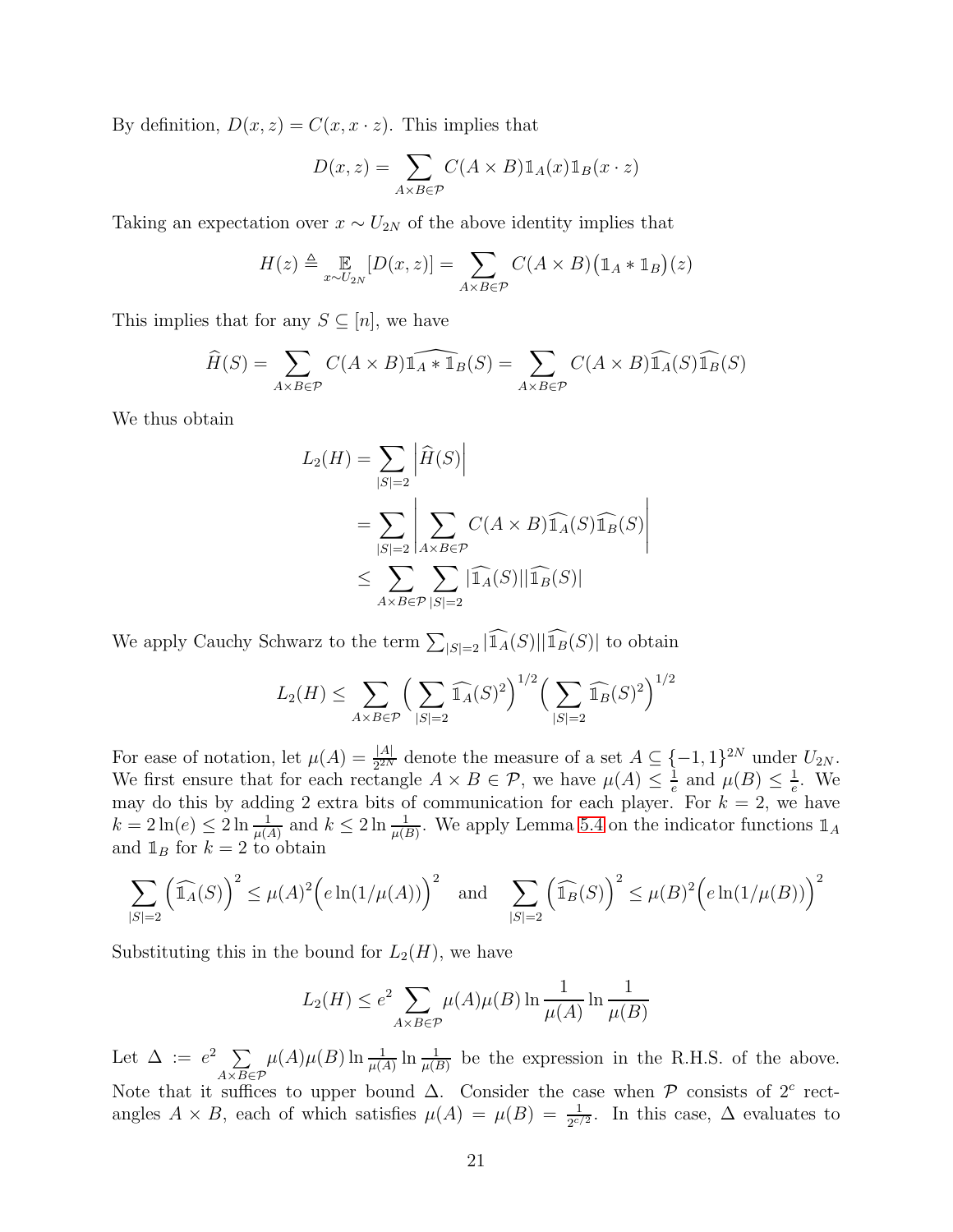

Figure 7: Plot of the function  $y = x \left(\ln \frac{1}{x}\right)^2$ 

 $e^2 \sum_{A \times B \in \mathcal{P}}$ 1  $rac{1}{2^c}(\frac{c\ln 2}{2}$  $\frac{\ln 2}{2}$ )<sup>2</sup> =  $O(c^2)$ . This proves the lemma in this special case. A similar bound holds for the general case and the proof follows from a concavity argument that we describe now.

Since  $\mu(A), \mu(B) \leq 1$ , we have the following inequality.

$$
\Delta \triangleq e^2 \sum_{A \times B \in \mathcal{P}} \mu(A)\mu(B) \ln \frac{1}{\mu(A)} \ln \frac{1}{\mu(B)}
$$
  

$$
\leq e^2 \sum_{A \times B \in \mathcal{P}} \mu(A)\mu(B) \ln \frac{1}{\mu(A)\mu(B)} \ln \frac{1}{\mu(A)\mu(B)}
$$
  

$$
= e^2 \sum_{A \times B \in \mathcal{P}} \mu(A \times B) \left( \ln \frac{1}{\mu(A \times B)} \right)^2
$$

Let  $f : [0, \infty) \to \mathbb{R}$  be defined by  $f(p) := p \ln(1/p)^2$ . A small calculation shows that f is a concave function in the interval [0, 0.3] (see Figure 7). Let  $\alpha_i \in [0, 0.3]$  for  $i \in [k]$ . Jensen's inequality applied to f states that for  $i \sim [k]$  drawn uniformly at random, we have  $\mathbb{E}_i[f(\alpha_i)] \le f(\mathbb{E}_i[\alpha_i])$ . This implies that

$$
\sum_{i=1}^{k} \alpha_i \ln(1/\alpha_i)^2 \le \left(\sum_{i=1}^{k} \alpha_i\right) \ln\left(\frac{k}{\sum_{i=1}^{k} \alpha_i}\right)^2
$$

We apply this inequality to the terms in  $\Delta$  by substituting  $\alpha_i$  with  $\mu(A \times B)$ . We may do this since the assumption that  $\mu(A), \mu(B) \leq \frac{1}{e}$  $\frac{1}{e}$  implies that  $\mu(A \times B) \leq \frac{1}{e^2}$  $\frac{1}{e^2} \leq 0.3$ . This implies that

$$
\Delta \le e^2 \left( \sum_{A \times B \in \mathcal{P}} \mu(A \times B) \right) \ln \left( \frac{2^{c+4}}{\sum_{A \times B \in \mathcal{P}} \mu(A \times B)} \right)^2
$$

Since  $\sum_{A\times B\in\mathcal{P}} \mu(A\times B) = 1$ , we have

$$
\Delta \le e^2(c+4)^2(\ln 2)^2 \le 120c^2
$$

This completes the proof of Claim [5.3.](#page-19-0)

 $\Box$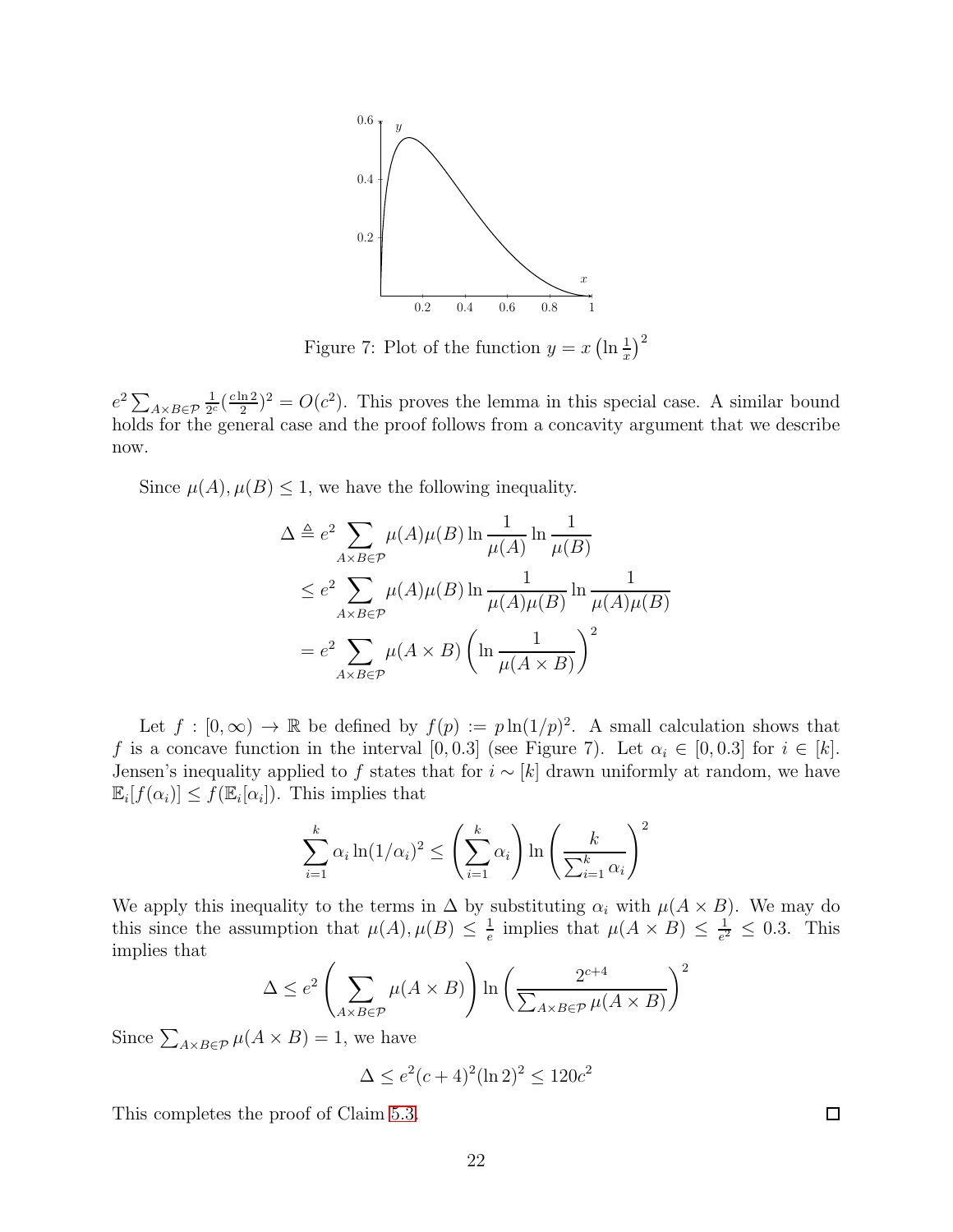<span id="page-22-0"></span>We now show that an analogue of Lemma [5.1](#page-16-0) holds for restricted protocols, similarly to Claim 7.3 in [\[RT19\]](#page-30-2).

**Lemma 5.5.** Let  $p \leq \frac{1}{4l}$  $\frac{1}{4N}$  and  $C(x, y)$  be any deterministic protocol of cost  $c \geq 1$  for the forrelation problem. As before, let  $D(x, z): \mathbb{R}^{2N} \times \mathbb{R}^{2N} \to \mathbb{R}$  refer to the multilinear extension of  $C(x, x \cdot z)$ . Let  $z_0 \in [-1/2, 1/2]^{2N}$ . Then,

$$
\left| \mathop{\mathbb{E}}_{\substack{z \sim pG \\ x \sim U_{2N}}} [D(x, z_0 + z)] - \mathop{\mathbb{E}}_{z, x \sim U_{2N}} [D(x, z_0 + z)] \right| \le \frac{120\epsilon c^2 (2p)^2}{\sqrt{N}} + (2p)^4 N^3
$$

<span id="page-22-1"></span>Corollary 5.6. Under the same hypothesis as in Lemma [5.5,](#page-22-0)

$$
\left| \mathbb{E}_{z \sim p\mathcal{G}} [D(0, z_0 + z)] - D(0, z_0) \right| \le \frac{120\epsilon c^2 (2p)^2}{\sqrt{N}} + (2p)^4 N^3
$$

*Proof of Corollary [5.6](#page-22-1) from Lemma [5.5.](#page-22-0)* Since  $D(x, z)$  is a multilinear polynomial, for all  $z \in \mathbb{R}^{2N}$ , we have  $\mathbb{E}_{x \sim U_{2N}}[D(x, z)] = D(0, z)$ . This implies that for all  $z_0 \in \mathbb{R}^{2N}$ ,

$$
\mathop{\mathbb{E}}_{\substack{z \sim p\mathcal{G} \\ x \sim U_{2N}}} [D(x, z_0 + z)] = \mathop{\mathbb{E}}_{z \sim p\mathcal{G}} [D(0, z_0 + z)]
$$

For all  $z_0 \in \mathbb{R}^{2N}$ , since  $\mathbb{E}_{z \sim U_{2N}}[D(0, z_0 + z)] = D(0, z_0)$ , we have

$$
\mathop{\mathbb{E}}_{z,x \sim U_{2N}} [D(x, z_0 + z)] = D(0, z_0)
$$

The proof of Corollary [5.6](#page-22-1) follows from the above two equalities and Lemma [5.5.](#page-22-0)

*Proof of Lemma [5.5.](#page-22-0)* Similarly to the approach of [\[CHHL18,](#page-30-11) [RT19\]](#page-30-2), we will express  $D(x, z_0+)$ z) as the average output of restricted protocols  $(C \circ \rho)(x, x \cdot z)$ , on which we can use Lemma [5.1](#page-16-0) to derive the result. These restricted protocols roughly correspond to Alice and Bob fixing a common subset  $I \subseteq [2N]$  of their inputs in a predetermined way and then running the original protocol. We formalize this now.

A restriction  $\rho$  of  $\mathbb{R}^{2N}$  is an element of  $\{-1, 1, *\}^{2N}$ . It defines an action  $\rho : \mathbb{R}^{2N} \to \mathbb{R}^{2N}$ in the following natural way. For any  $z \in \mathbb{R}^{2N}$  and  $i \in [2N]$ ,

$$
(\rho(z))(i) := \begin{cases} \rho(i) & \text{if } \rho(i) \in \{-1, 1\} \\ z(i) & \text{otherwise} \end{cases}
$$

Let  $sign : (\mathbb{R} \setminus 0) \to \{-1, 1\}$  be the function which maps real numbers to their sign. Given  $z_0 \in [-1/2, 1/2]^{2N}$ , let  $R_{z_0}$  be a distribution over restrictions of  $\mathbb{R}^{2N}$  defined as follows. For each  $i \in [2N]$ , independently, set<sup>[1](#page-22-2)</sup>:

$$
\rho(i) := \begin{cases} sign(z_0(i)) & \text{with probability } |z_0(i)| \\ * & \text{with probability } 1 - |z_0(i)| \end{cases}
$$

 $\Box$ 

<span id="page-22-2"></span><sup>&</sup>lt;sup>1</sup>If  $z_0(i)$  is zero, then  $\rho(i) = *$  with probability 1.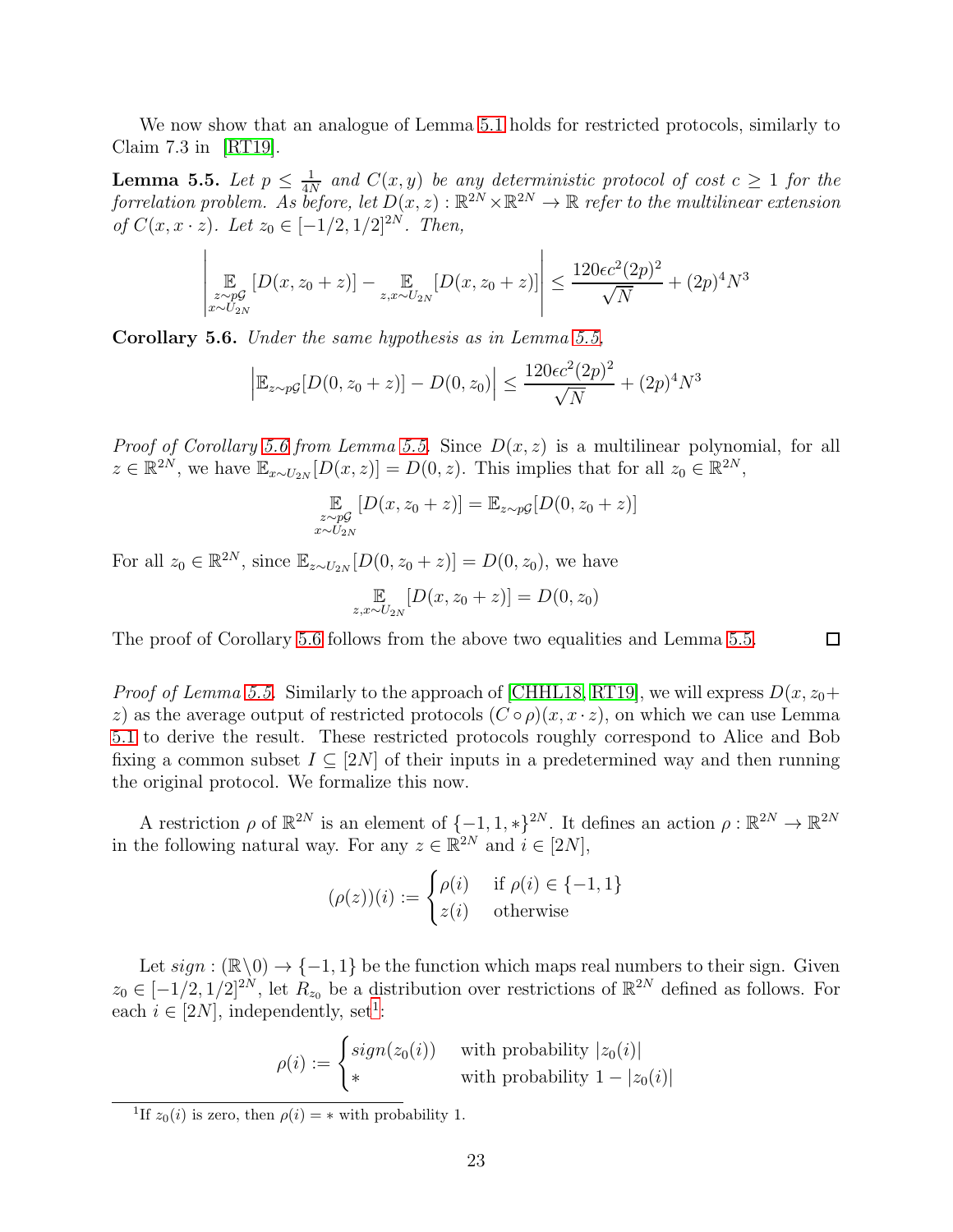Let  $P \in \mathbb{R}^{2N}$  be such that  $P_i := \frac{1}{1-|z_0(i)|}$  for every  $i \in [2N]$ . Note that the assumption of  $z_0 \in [-1/2, 1/2]^{2N}$  ensures that P is a well defined element of  $[1, 2]^{2N}$ . For any  $z \in \mathbb{R}^{2N}$  and  $i \in [2N]$ , the expected value of the *i*th coordinate of  $\rho(z)$  when  $\rho \sim R_{z_0}$  can be computed as follows.

$$
\mathop{\mathbb{E}}_{\rho \sim R_{z_0}} [(\rho(z))(i)] = |z_0(i)| sign(z_0(i)) + (1 - |z_0(i)|)z(i) = z_0(i) + \frac{1}{P_i}z(i)
$$

This implies that for any fixed  $x, z \in \mathbb{R}^{2N}$  and  $z_0 \in [-1/2, 1/2]^{2N}$ , since D is a multilinear function, we have

$$
\mathbb{E}_{\rho \sim R_{z_0}} [D(x, \rho(z))] = D(x, \mathbb{E}_{\rho \sim R_{z_0}} [\rho(z)]) = D(x, z_0 + P^{-1} \cdot z)
$$

Replacing  $z$  with  $P \cdot z$  in the above equality implies that

 $\mathbf{I}$ 

$$
\mathop{\mathbb{E}}\limits_{\rho \sim R_{z_0}}[D(x, \rho(P \cdot z))] = D(x, z_0 + z)
$$

This equality allows us to rewrite the L.H.S. of Lemma [5.5](#page-22-0) as follows.

$$
\Delta := \left| \mathop{\mathbb{E}}_{\substack{z \sim p\mathcal{G}, \\ x \sim U_{2N}}} [D(x, z_0 + z)] - \mathop{\mathbb{E}}_{z, x \sim U_{2N}} [D(x, z_0 + z)] \right|
$$
  
\n
$$
= \left| \mathop{\mathbb{E}}_{\substack{z \sim pP \cdot \mathcal{G}, \rho \sim R_{z_0} \\ x \sim U_{2N}}} [D(x, \rho(z))] - \mathop{\mathbb{E}}_{\substack{z \sim P \cdot U_{2N}, \rho \sim R_{z_0} \\ x \sim U_{2N}}} [D(x, \rho(z))] \right|
$$
  
\n
$$
= \left| \mathop{\mathbb{E}}_{\substack{p \sim R_{z_0} \\ x \sim P_{2N}}} \left[ \mathop{\mathbb{E}}_{\substack{z \sim pP \cdot \mathcal{G}, \\ x \sim U_{2N}}} [D(x, \rho(z))] - \mathop{\mathbb{E}}_{\substack{z \sim P \cdot U_{2N}, \\ x \sim U_{2N}}} [D(x, \rho(z))] \right] \right|
$$

For a multilinear polynomial, its expectation over a product distribution depends only on the mean of that distribution. This allows us to replace the expectation of  $D(x, \rho(z))$  over  $z \sim P \cdot U_{2N}$  by an expectation over  $z \sim U_{2N}$ . We thus obtain

<span id="page-23-0"></span>
$$
\Delta = \left| \mathop{\mathbb{E}}_{\rho \sim R_{z_0}} \left[ \mathop{\mathbb{E}}_{z \sim p P \cdot \mathcal{G}, \atop x \sim U_{2N}} [D(x, \rho(z))] - \mathop{\mathbb{E}}_{z \sim U_{2N}, \atop x \sim U_{2N}} [D(x, \rho(z))] \right] \right| \tag{4}
$$

For any  $\rho \in \{-1, 1, *\}^{2N}$  and  $u \in \{-1, 1\}^{2N}$ , we define a substitution  $\rho^u : \mathbb{R}^{2N} \to \mathbb{R}^{2N}$ obtained from  $\rho$  and u as follows. For any  $x \in \mathbb{R}^{2N}$  and  $i \in [2N]$ ,

$$
(\rho^u(x))(i) := \begin{cases} u(i) & \text{if } \rho(i) \in \{-1, 1\} \\ x(i) & \text{otherwise} \end{cases}
$$

This is an action on  $\mathbb{R}^{2N}$  which replaces the values of coordinates specified by  $\rho$ , with values from u. For every fixed  $\rho$ , as we vary over  $x, u \sim U_{2N}$  the distribution of  $\rho^u(x)$  is exactly  $U_{2N}$ . This implies that for all  $z \in \mathbb{R}^{2N}$ ,  $\rho \in \{-1, 1, *\}^{2N}$ ,

$$
\mathop{\mathbb{E}}_{x \sim U_{2N}}[D(x,\rho(z))] = \mathop{\mathbb{E}}_{x,u \sim U_{2N}}[D(\rho^u(x),\rho(z))]
$$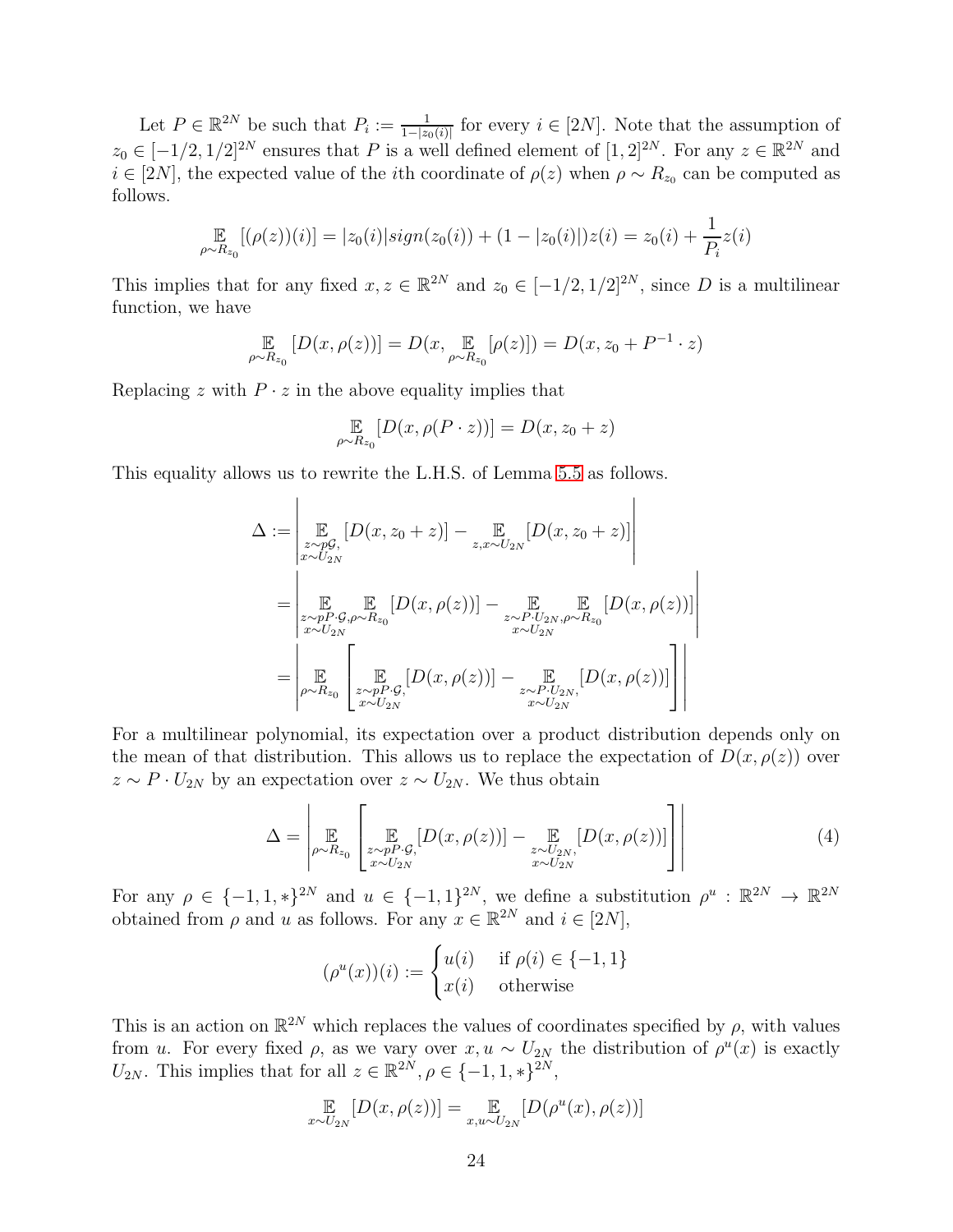Substituting this in equation [\(4\)](#page-23-0), we have

$$
\Delta = \left| \mathop{\mathbb{E}}_{\rho \sim R_{z_0} u \sim U_{2N}} \left[ \mathop{\mathbb{E}}_{\substack{z \sim pP \cdot \mathcal{G}, \\ x \sim U_{2N}}} [D(\rho^u(x), \rho(z))] - \mathop{\mathbb{E}}_{z, x \sim U_{2N}} [D(\rho^u(x), \rho(z))] \right] \right|
$$

Applying Triangle Inequality on the above, we have

<span id="page-24-1"></span>
$$
\Delta \leq \mathop{\mathbb{E}}_{\rho \sim R_{z_0} u \sim U_{2N}} \left| \mathop{\mathbb{E}}_{\substack{z \sim pP \cdot \mathcal{G}, \\ x \sim U_{2N}}} [D(\rho^u(x), \rho(z))] - \mathop{\mathbb{E}}_{z, x \sim U_{2N}} [D(\rho^u(x), \rho(z))] \right| \tag{5}
$$

Fix any  $\rho \in \{-1, 1, *\}^{2N}$  and  $u \in \{-1, 1\}^{2N}$ . For every  $x, z \in \{-1, 1\}^{2N}$ , we have  $D(x, z) = C(x, x \cdot z)$ , furthermore,  $\rho^u(x), \rho(z) \in \{-1, 1\}^{2N}$ . This implies that for every  $x, z \in \{-1, 1\}^{2N},$ 

<span id="page-24-0"></span>
$$
D(\rho^u(x), \rho(z)) = C(\rho^u(x), \rho^u(x) \cdot \rho(z))
$$
\n(6)

 $\mathbf{I}$ 

This prompts us to define a communication protocol  $C \circ \rho^u$  where Alice and Bob first restrict their inputs and then run the original protocol C. The restriction is that for each coordinate  $i \in [2N]$  with  $\rho_i \in \{-1,1\}$ , Alice overwrites her input  $x_i$  with  $u_i$  while Bob overwrites his input  $y_i$  with  $\rho_i u_i$ . The main property of this restricted protocol is that for all  $x, z \in \{-1, 1\}^{2N}$ ,

$$
(C \circ \rho^u)(x, x \cdot z) = C(\rho^u(x), \rho^u(x) \cdot \rho(z))
$$

This, along with equation [\(6\)](#page-24-0) implies that  $D(\rho^u(x), \rho(z))$  is the unique multilinear extension of  $(C \circ \rho^u)(x, x \cdot z)$ . The cost of  $C \circ \rho^u$  is at most that of C since Alice and Bob don't need to communicate to restrict their inputs. We now use Lemma [5.1](#page-16-0) on  $C \circ \rho^u$  to argue that  $pP \cdot \mathcal{G}$  fools  $\mathbb{E}_{x \sim U_{2N}}$  $[D(\rho^u(x), \rho(z))]$ . The conditions of the lemma are satisfied since  $pP \in [-2p, 2p]^{2N}, p \leq \frac{1}{4N}$  $\frac{1}{4N}$ , and  $C \circ \rho^u$  is a protocol of cost at most c and whose multilinear extension is  $D(\rho^u(x), \rho(z))$ . The lemma implies that

$$
\left| \mathop{\mathbb{E}}_{\substack{z \sim pP \cdot \mathcal{G}, \\ x \sim U_{2N}}} [D(\rho^u(x), \rho(z))] - \mathop{\mathbb{E}}_{\substack{z \sim U_{2N}, \\ x \sim U_{2N}}} [D(\rho^u(x), \rho(z))] \right| \le \frac{120 \epsilon c^2 (2p)^2}{\sqrt{N}} + (2p)^4 N^3
$$

Substituting this in inequality [\(5\)](#page-24-1) completes the proof of Lemma [5.5.](#page-22-0)

*Proof of Theorem [3.1.](#page-12-1)* Since  $D(x, z)$  is the multilinear extension of  $C(x, x \cdot z)$  and since  $D$ and  $U_{2N}$  are distributions over  $\{-1,1\}^{2N}$ , we have

$$
\mathbb{E}_{x \sim U_{2N}, z \sim \mathcal{D}}[C(x, x \cdot z)] = \mathbb{E}_{x \sim U_{2N}, z \sim \mathcal{D}}[D(x, z)] = \mathbb{E}_{z \sim \mathcal{D}}[D(0, z)]
$$

When  $x \sim U_{2N}$  and  $y \sim U_{2N}$  are independently sampled, the distribution of  $(x, x \cdot y)$  is  $U_{4N}$ . This implies that

$$
\mathbb{E}_{x,y \sim U_{2N}}[C(x,y)] = \mathbb{E}_{x,y \sim U_{2N}}[D(x,x \cdot y)] = D(0,0)
$$

 $\Box$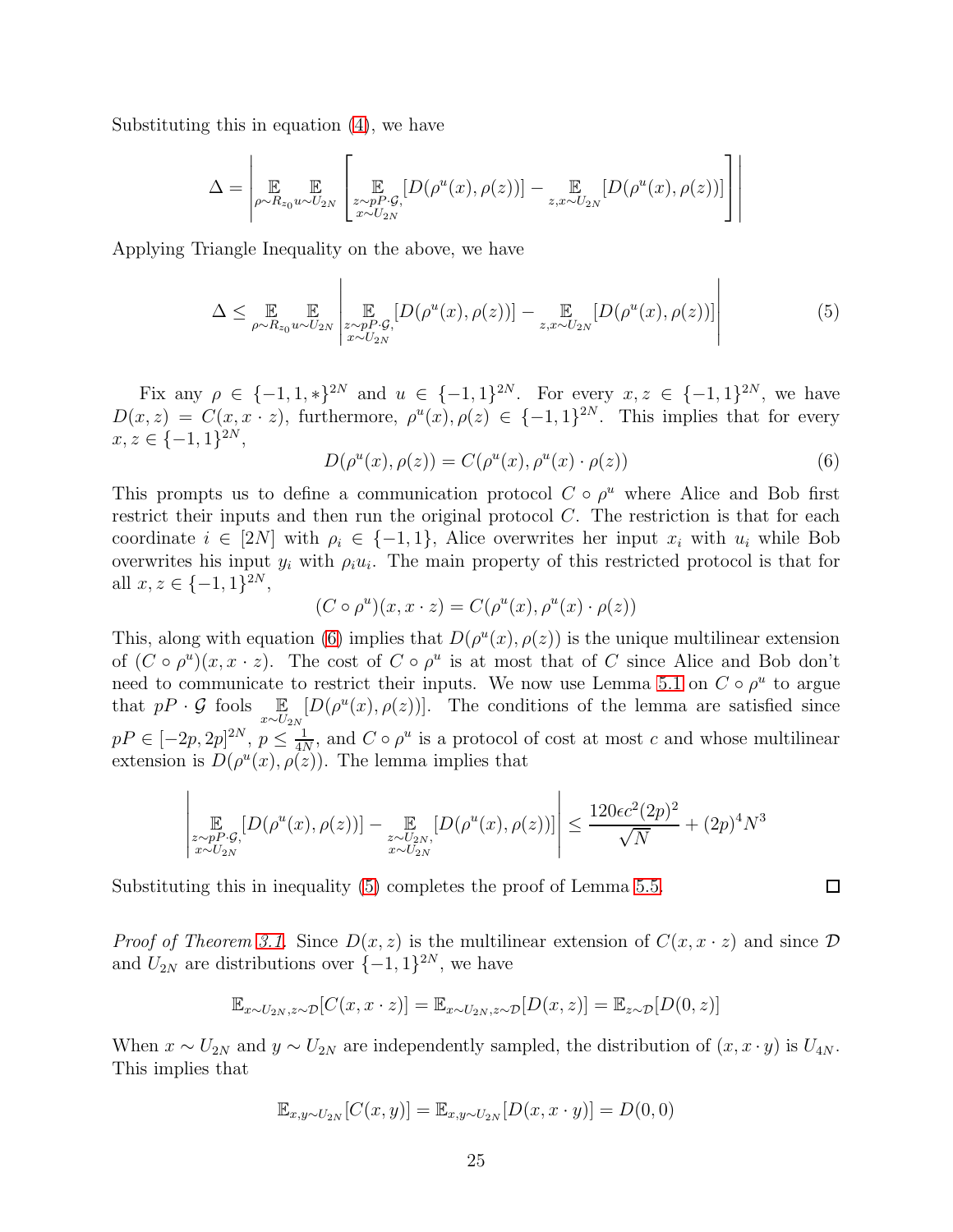The above two equations allow us to rewrite the quantity in the L.H.S. of Theorem [3.1](#page-12-1) as follows.

$$
\Delta := \left| \mathop{\mathbb{E}}_{\substack{x \sim U_{2N} \\ z \sim D}} [C(x, x \cdot z)] - \mathop{\mathbb{E}}_{\substack{x, y \sim U_{2N} \\ z \sim D}} [C(x, y)] \right| = \left| \mathop{\mathbb{E}}_{z \sim D} [D(0, z)] - D(0, 0) \right|
$$

Claim [2.2](#page-11-0) applied on the multilinear polynomial D implies that  $\mathbb{E}_{z\sim\mathcal{D}}[D(0, z)] =$  $\mathbb{E}_{z\sim G}[D(0, trnc(z))]$ . Substituting this in the above equality implies that

$$
\Delta = \left| \mathbb{E}_{z \sim \mathcal{G}}[D(0, trnc(z))] - D(0, 0) \right|
$$

Let  $t = 16N^4, p = \frac{1}{\sqrt{2}}$  $\tau_{\overline{t}} = \frac{1}{4N^2}$ . Let  $z^{(1)}, \ldots, z^{(t)} \sim \mathcal{G}$  be independent samples and let Z refer to this collection of random variables. For  $i \in [t]$ , define  $z^{\leq (i)} := p(z^{(1)} + \ldots + z^{(i)})$ . By convention,  $z^{\leq (0)} := 0$ . Note that for  $i \in [t], z^{\leq (i)}$  has a Gaussian distribution with mean 0 and covariance matrix as  $p^2i$  times that of  $\mathcal{G}$ . Thus,  $z^{\leq (t)}$  is sampled according to  $\mathcal{G}$ . Substituting this in the previous equality implies that

$$
\Delta = \left| \mathbb{E}_Z[D(0, \text{trnc}(z^{\leq t})) \right] - D(0, 0) \right|
$$

To bound the above quantity, for each  $0 \leq i \leq t-1$ , we show a bound on

$$
\Delta_i := \left| \mathbb{E}_Z[D(0, \operatorname{trnc}(z^{\leq (i+1)}))] - \mathbb{E}_Z[D(0, \operatorname{trnc}(z^{\leq (i)}))] \right|
$$

Since  $z^{\leq (0)} = 0$ , the triangle inequality implies that  $\Delta \leq \sum_{i=0}^{t-1} \Delta_i$ .

Fix any  $i \in \{0, \ldots, t-1\}$ . We now bound  $\Delta_i$ . Let  $E_i$  be the event that  $z^{\leq (i)} \notin$  $[-1/2, 1/2]^{2N}$ . We first observe that  $E_i$  is a low probability event. Since each  $z^{\leq i}(j)$  is distributed as  $\mathcal{N}(0, p^2 i \epsilon)$ , where  $p^2 i \leq 1$  and  $\epsilon = 1/(50 \ln N)$ , we have

$$
\mathbb{P}[z^{\leq (i)}(j) \notin [-1/2, 1/2]] \leq \mathbb{P}[|\mathcal{N}(0, \epsilon)| \geq 1/2] \leq \exp(-1/8\epsilon) \leq \exp(-6\ln N) = \frac{1}{N^6}
$$

Applying a Union bound over coordinates  $j \in [2N]$ , we have for each  $0 \leq i \leq t$ ,

<span id="page-25-0"></span>
$$
\mathbb{P}[E_i] = \mathbb{P}[z^{\leq (i)} \notin [-1/2, 1/2]^{2N}] \leq 2N \frac{1}{N^6} \leq \frac{2}{N^5}
$$
 (7)

When  $E_i$  does not occur, we have  $trnc(z^{\leq i}) = z^{\leq i} \in [-1/2, 1/2]^{2N}$ . For every fixed value of  $z^{\leq(i)}$  in this range, we apply Corollary [5.6](#page-22-1) with parameters  $p = \frac{1}{4N^2}$ ,  $z_0 = z^{\leq(i)}$  and  $z = z^{\leq (i+1)} - z^{\leq (i)} = pz^{(i+1)}$ . Note that the conditions in the hypothesis are satisfied since  $z_0 \in [-1/2, 1/2]^{2N}$ ,  $p \le 1/(4N)$  and the random variable  $pz^{(i+1)}$  is distributed as  $p\mathcal{G}$ . The corollary implies that for every  $z^{\leq(i)} \in [-1/2, 1/2]^{2N}$ ,

$$
\left| \mathbb{E}_Z \left[ D(0, z^{\leq (i+1)}) \mid z^{\leq (i)} \right] - \mathbb{E}_Z \left[ D(0, z^{\leq (i)}) \mid z^{\leq (i)} \right] \right| \leq \frac{120\epsilon c^2 (2p)^2}{N^{1/2}} + (2p)^4 N^3
$$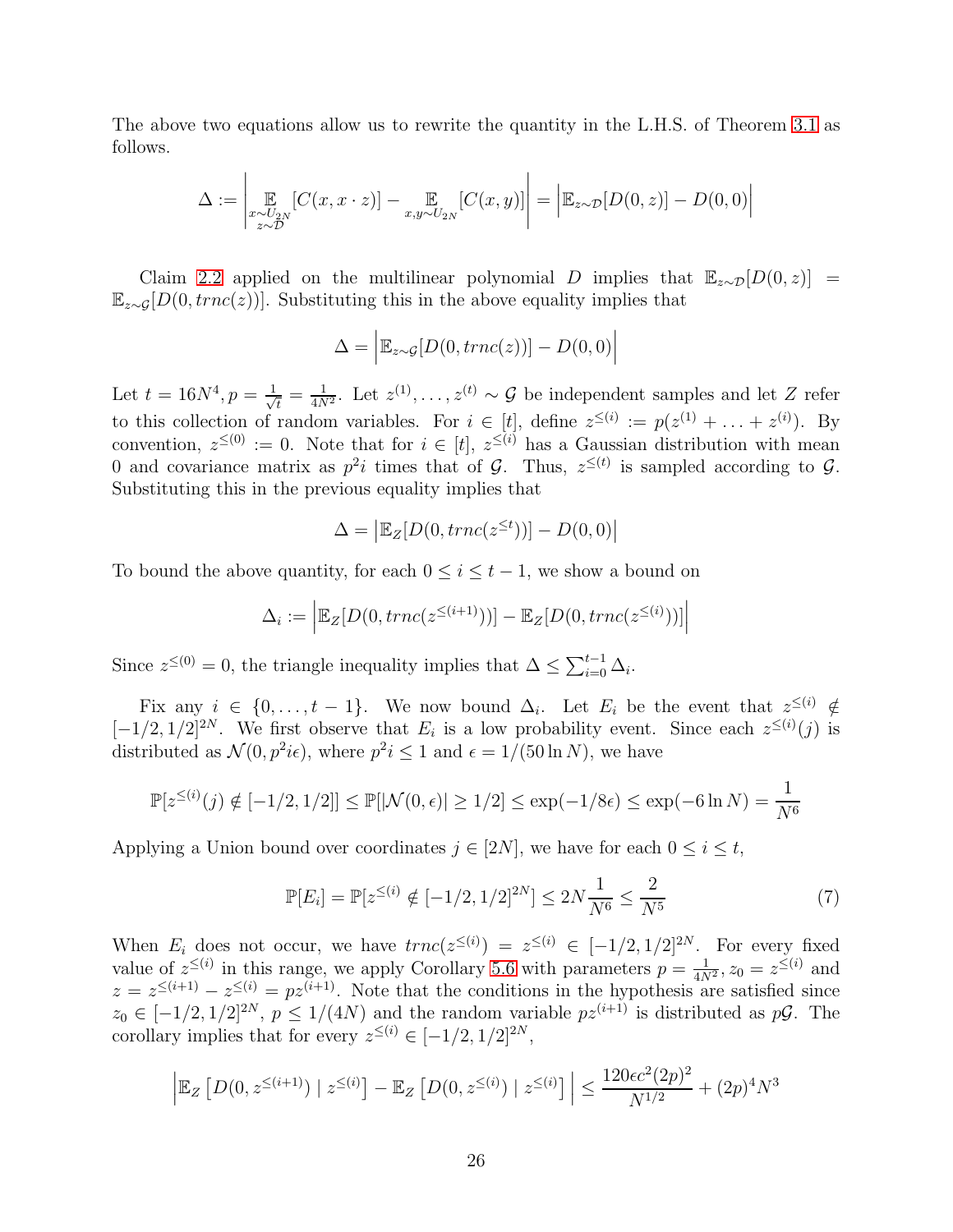Since  $\neg E_i$  implies that  $z^{\leq (i)} \in [-1/2, 1/2]^{2N}$ , we have

$$
\left| \mathbb{E}_Z \left[ D(0, z^{\leq (i+1)}) \mid \neg E_i \right] - \mathbb{E}_Z \left[ D(0, z^{\leq (i)}) \mid \neg E_i \right] \right| \leq \frac{120 \epsilon c^2 (2p)^2}{N^{1/2}} + (2p)^4 N^3
$$

We apply Claim [2.3](#page-12-0) on the multilinear polynomial  $D(0, z) : [-1, 1]^{2N} \rightarrow [-1, 1]$  with the parameters  $p = \frac{1}{4N^2}$ ,  $z_0 = z^{\leq (i)}$  and  $z = z^{(i+1)}$ . Note that the conditions are satisfied since  $z_0 \in [1/2, 1/2]^{2N}$  and  $p \leq \frac{1}{2}$  $\frac{1}{2}$ . The claim implies that

$$
\left| \mathbb{E}_Z \left[ D(0, z^{\leq (i+1)}) \mid \neg E_i \right] - \mathbb{E}_Z \left[ D(0, \operatorname{tr} n c(z^{\leq (i+1)})) \mid \neg E_i \right] \right| \leq \frac{8}{N^5}
$$

The previous two inequalities, along with the triangle inequality, imply that

<span id="page-26-0"></span>
$$
\left| \mathbb{E}_Z \left[ D(0, \operatorname{tr} n c(z^{\leq (i+1)})) \mid \neg E_i \right] - \mathbb{E}_Z \left[ D(0, z^{\leq (i)}) \mid \neg E_i \right] \right| \leq \frac{120 \epsilon c^2 (2p)^2}{N^{1/2}} + (2p)^4 N^3 + \frac{8}{N^5} \tag{8}
$$

Note that for every possible values of  $z^{\leq (i+1)}$  and  $z^{\leq (i)}$ , the difference  $D(0, true(z^{\leq (i+1)}))$  –  $D(0, true(z^{\leq (i)}))$  is bounded in magnitude by 2, since  $D(0, true(z))$  maps  $\mathbb{R}^{2N}$  to  $[-1, 1]$ . This implies that

$$
\left| \mathbb{E}_Z \left[ D(0, \operatorname{tr} n c(z^{\leq (i+1)})) \mid E_i \right] - \mathbb{E}_Z \left[ D(0, \operatorname{tr} n c(z^{\leq (i)})) \mid E_i \right] \right| \leq 2
$$

Thus, we have

$$
\Delta_i \leq \mathbb{P}[\neg E_i] \cdot \left| \mathbb{E}_Z[D(0, trnc(z^{\leq (i+1)}))] \right| \neg E_i] - \mathbb{E}_Z[D(0, trnc(z^{\leq (i)}))] \left| \neg E_i \right| \right| \n+ \mathbb{P}[E_i] \cdot \left| \mathbb{E}_Z[D(0, trnc(z^{\leq (i+1)}))] \right| E_i] - \mathbb{E}_Z[D(0, trnc(z^{\leq (i)}))] \left| E_i \right| \right| \n\leq \left| \mathbb{E}_Z[D(0, trnc(z^{\leq (i+1)}))] \right| \neg E_i] - \mathbb{E}_Z[D(0, trnc(z^{\leq (i)}))] \left| \neg E_i \right| + 2\mathbb{P}[E_i] \n= \left| \mathbb{E}_Z[D(0, trnc(z^{\leq (i+1)}))] \right| \neg E_i] - \mathbb{E}_Z[D(0, z^{\leq (i)})] \left| \neg E_i \right| + 2\mathbb{P}[E_i] \n\leq \frac{120\epsilon c^2(2p)^2}{N^{1/2}} + (2p)^4 N^3 + \frac{8}{N^5} + \frac{4}{N^5}
$$

The equality in the fourth line follows from the fact that whenever  $E_i$  does not occur,  $trnc(z^{\leq(i)}) = z^{\leq(i)}$  by definition. The last inequality follows from inequalities [\(7\)](#page-25-0) and [\(8\)](#page-26-0). Along with the fact that  $t = \frac{1}{n^2}$  $\frac{1}{p^2} = 16N^4$ , and  $\epsilon \leq 1$ , this implies that

$$
\Delta \le \sum_{i=0}^{t-1} \Delta_i
$$
  
\n
$$
\le t \Big( \frac{120\epsilon c^2 (2p)^2}{N^{1/2}} + (2p)^4 N^3 + \frac{12}{N^5} \Big)
$$
  
\n
$$
\le \frac{480\epsilon c^2}{N^{1/2}} + 16p^2 N^3 + \frac{192}{N}
$$
  
\n
$$
= O\left(\frac{c^2}{N^{1/2}} + \frac{1}{N}\right)
$$
  
\n
$$
= O\left(\frac{c^2}{N^{1/2}}\right)
$$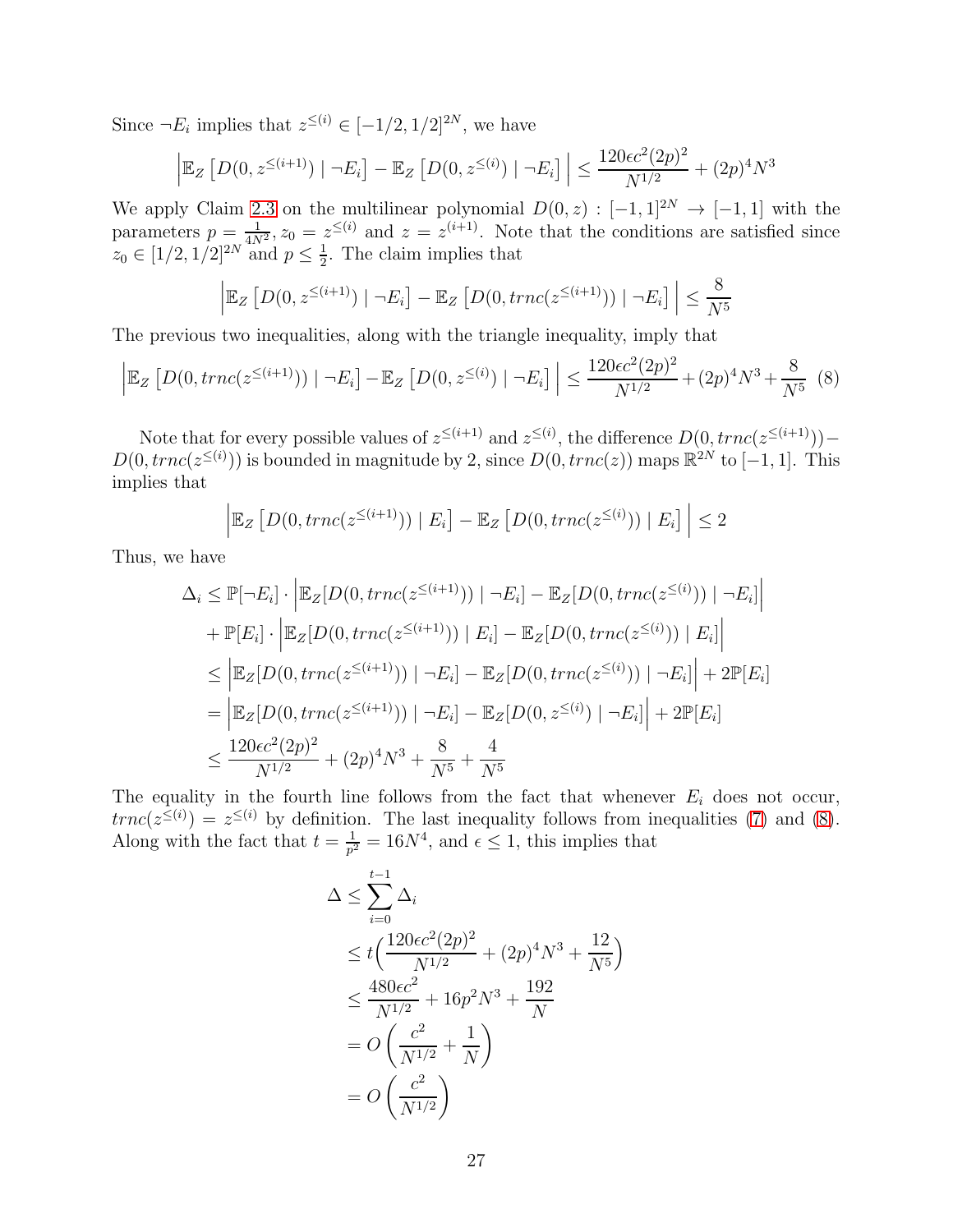The last line follows from the assumption that  $c \geq 1$ . This completes the proof of Theorem 3.1. [3.1.](#page-12-1)

### 6 Proof of Theorem [3.4:](#page-13-1) Randomized Lower Bound

Let  $C: \{-1,1\}^{2N} \times \{-1,1\}^{2N} \to \{-1,1\}$  be a randomized protocol for the forrelation problem with cost at most c and with error at most 1/3. Consider a randomized protocol  $R: \{-1,1\}^{2N} \times \{-1,1\}^{2N} \to \{-1,1\}$  defined by repeating C independently  $O(\ln \ln N)$ times and taking the majority of the outputs. A simple application of Chernoff's bound implies that for YES instances, the majority of outputs of  $O(\ln \ln N)$  independent copies of C, is 1 with probability at most  $\frac{\epsilon}{32} = O\left(\frac{1}{\ln 2}\right)$  $\frac{1}{\ln N}$ ). Similarly, for no instances, the majority of outputs of  $O(\ln \ln N)$  independent copies of C, is  $-1$  with probability at most  $\frac{\epsilon}{32}$ . Thus, R solves the forrelation problem with error at most  $\epsilon/32$  and is of cost  $O(c \ln \ln N)$ . Let  $D_R$ be the distribution over deterministic protocols defined by R. For any  $x, y \in \{-1, 1\}^{2N}$ , let  $R(x, y) = \mathbb{E}_{D \sim D_R}[D(x, y)]$  denote the average output of the protocol R on input  $(x, y)$ . Note that if  $(x, y)$  is a YES instance, we have  $R(x, y) \le -1 + \epsilon/16$ , and if  $(x, y)$  is a NO instance, we have  $R(x, y) \geq 1 - \epsilon/16$ .

Let  $x = (x_1, x_2)$  and  $y = (y_1, y_2)$  be Alice's and Bob's inputs to the forrelation problem respectively, where  $x_1, x_2, y_1, y_2 \in \{-1, 1\}^N$ . For  $i, j \in \{0, 1\}^{\log N}$ , let  $\langle i | j \rangle_{\mathbb{F}_2} := \sum_{k=1}^{\log N} i(k) j(k) \mod 2$ . This denotes the inner product between i and j over  $\mathbb{F}_2$ . Recall the definition of  $forr(x \cdot y)$  for  $x, y \in \mathbb{R}^{2N}$ .

$$
for r(x \cdot y) \triangleq \left\langle \frac{1}{\sqrt{N}} H_N(x_1 \cdot y_1) \middle| \frac{1}{\sqrt{N}} x_2 \cdot y_2 \right\rangle = \frac{1}{N\sqrt{N}} \sum_{i,j \in [N]} (-1)^{\langle i | j \rangle_{\mathbb{F}_2}} x_1(i) y_1(i) x_2(j) y_2(j)
$$

We make the following series of observations.

(1.) When x and y are drawn independently from  $U_{2N}$ , the random variable  $forr(x \cdot y)$  has mean zero. Furthermore, it is highly concentrated around its mean. This can be seen as follows. The set  $\{x_1(i), x_2(i), y_1(i), y_2(i)\}_{i \in [N]}$  is a set of independent  $\{-1, 1\}$ -random variables with mean 0. This implies that the set of products  $\{x_1(i)y_1(i)x_2(j)y_2(j)\}_{i,j\in[N]}$ is a set of pairwise independent  $\{-1, 1\}$ -random variables with mean 0. Since  $forr(x \cdot y)$ is a weighted sum of  $N^2$  variables from this set, its variance can be computed to be at most  $\frac{N^2}{(N\sqrt{N})^2} = \frac{1}{N}$  $\frac{1}{N}$ . Let A denote the event that  $forr(x \cdot y) \leq \epsilon/8$ . Chebyshev's inequality implies that

$$
\mathbb{P}_{(x,y)\sim U_{4N}}[\neg A] \le \frac{64}{N\epsilon^2}
$$

For N greater than a sufficiently large constant, we have  $\frac{64}{N\epsilon^2} \leq \frac{\epsilon}{16}$ . Thus,

$$
\underset{(x,y)\sim U_{4N}}{\mathbb{P}}[A]\geq 1-\frac{\epsilon}{16}
$$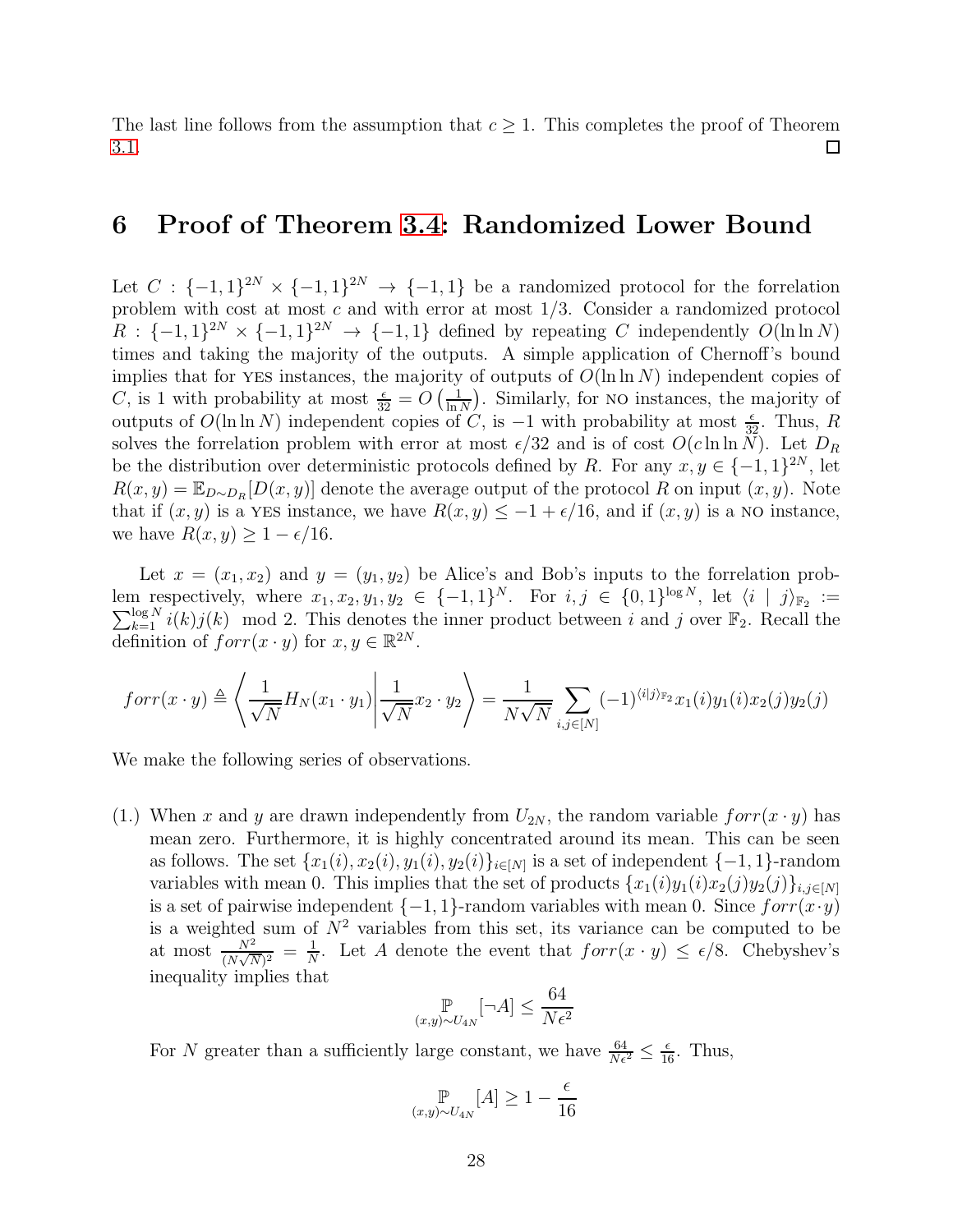(2.) For every  $x, y \in \{-1, 1\}^{2N}$  and deterministic protocol  $D \sim D_R$ , since  $D(x, y) \in \{-1, 1\}$ , we have

$$
\mathop{\mathbb{E}}_{(x,y)\sim U_{4N}|\neg A}[R(x,y)] \geq -1
$$

(3.) Whenever the event A occurs, we have  $forr(x \cdot y) \leq \epsilon/8$ , by definition of A. Hence, the distribution  $U_{4N}$  a is a distribution over NO instances of the forrelation problem. This implies that

$$
\mathbb{E}_{(x,y)\sim U_{4N}|A}[R(x,y)] \ge 1 - \frac{\epsilon}{16}
$$

These observations allow us to conclude the following.

$$
\mathbb{E}_{(x,y)\sim U_{4N}}[R(x,y)] = \mathbb{P}[A] \cdot \mathbb{E}_{(x,y)\sim U_{4N}|A} [R(x,y)] + \mathbb{P}[\neg A] \cdot \mathbb{E}_{(x,y)\sim U_{4N}|\neg A} [R(x,y)]
$$
  
\n
$$
\geq \left(1 - \frac{\epsilon}{16}\right) \left(1 - \frac{\epsilon}{16}\right) + \left(\frac{\epsilon}{16}\right) \times (-1)
$$
  
\n
$$
\geq 1 - \frac{3\epsilon}{16}
$$

For simplicity of notation, let V be the distribution on  $\{-1,1\}^{2N} \times \{-1,1\}^{2N}$  defined in Theorem [3.1.](#page-12-1) This distribution is obtained by sampling  $z \sim \mathcal{D}, x \sim U_{2N}$  and outputting  $(x, x \cdot z)$ . We make a series of observations analogous to the previous case.

(1.) For  $(x, y) \sim V$ , the distribution of  $x \cdot y$  is D. Lemma [2.1](#page-11-1) applied to  $x \cdot y$  implies that

$$
\mathop{\mathbb{E}}_{(x,y)\sim V}[forr(x \cdot y)] \ge \frac{\epsilon}{2}
$$

Let B denote the event that  $forr(x \cdot y) \geq \frac{\epsilon}{4}$  $\frac{\epsilon}{4}$ . Markov's inequality applied on the  $[-1, 1]$ -random variable  $forr(x \cdot y)$  implies that

$$
\mathbb{P}_{(x,y)\sim V}[B] \ge \frac{\epsilon}{4}
$$

(2.) For every  $x, y \in \{-1, 1\}^{2N}$  and deterministic protocol  $D \sim D_R$ , since  $D(x, y) \in \{-1, 1\}$ , we have

$$
\mathop{\mathbb{E}}_{(x,y)\sim V|\neg B}[R(x,y)] \le 1
$$

(3.) Whenever the event B occurs, we have  $forr(x \cdot y) \ge \epsilon/4$  by definition. Hence, the distribution  $V/B$  is a distribution over YES instances of the forrelation problem. This implies that

$$
\mathop{\mathbb{E}}_{(x,y)\sim V|B}[R(x,y)] \le -1 + \frac{\epsilon}{16} \le 0
$$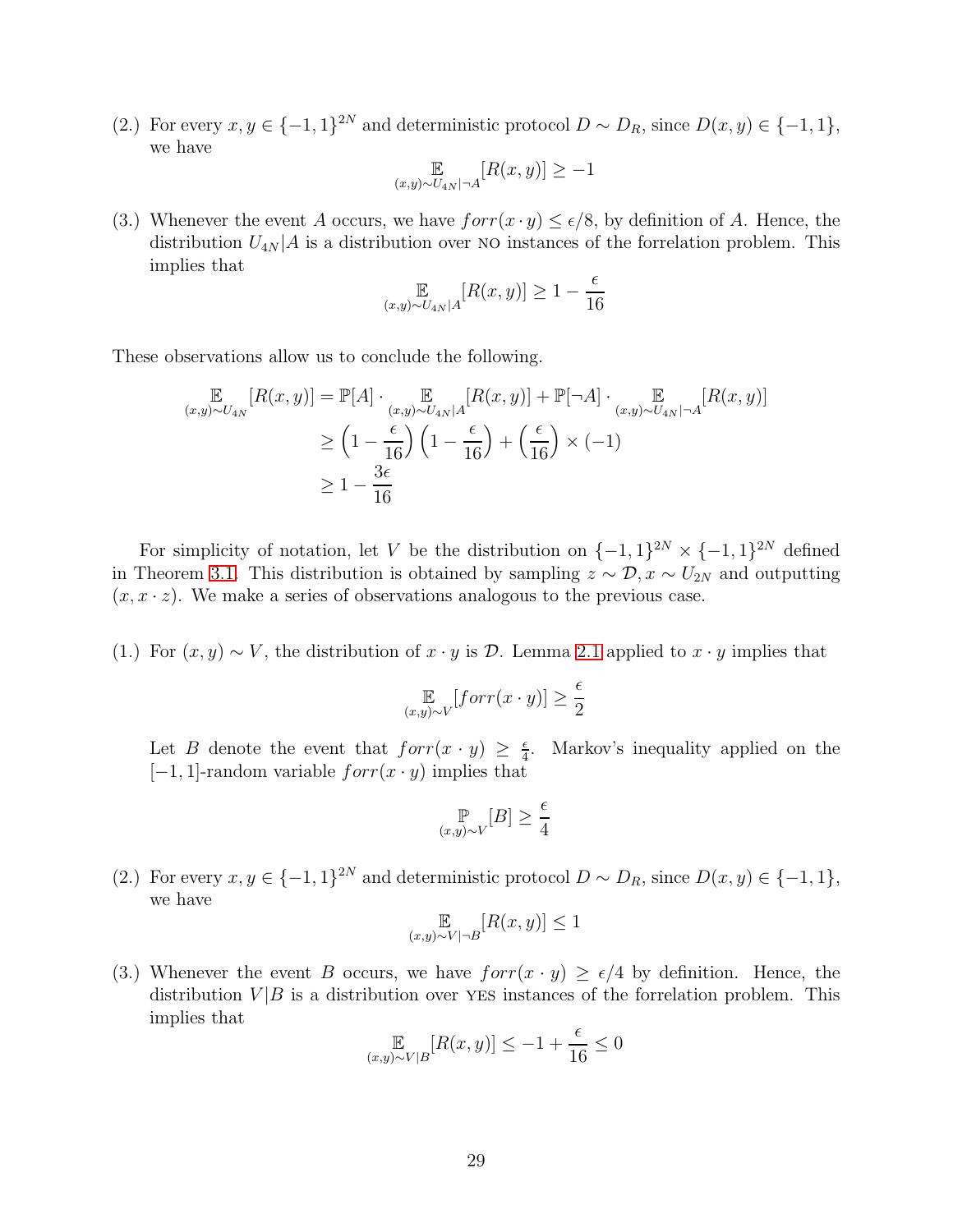These observations allow us to conclude the following.

$$
\mathbb{E}_{(x,y)\sim V}[R(x,y)] = \mathbb{P}[B] \cdot \mathbb{E}_{(x,y)\sim V|B}[R(x,y)] + \mathbb{P}[\neg B] \cdot \mathbb{E}_{(x,y)\sim V|\neg B}R(x,y)
$$
  
\n
$$
\leq 0 + \left(1 - \frac{\epsilon}{4}\right) \times (+1)
$$
  
\n
$$
\leq 1 - \frac{\epsilon}{4}
$$

These two conclusions imply that the protocol R distinguishes V and  $U_{4N}$  with considerable advantage, that is,

$$
E_{(x,y)\sim V}[R(x,y)] - \mathbb{E}_{(x,y)\sim U_{4N}}[R(x,y)]
$$
  
\n
$$
\geq 1 - \frac{3\epsilon}{16} - \left(1 - \frac{\epsilon}{4}\right)
$$
  
\n
$$
\geq \frac{\epsilon}{16}
$$

Since  $R(x, y) = \mathbb{E}_{D \sim D_R}[D(x, y)]$ , this implies that

$$
\mathbb{E}_{(x,y)\sim V}\mathbb{E}_{D\sim D_R}[D(x,y)] - \mathbb{E}_{(x,y)\sim U_{4N}}\mathbb{E}_{D\sim D_R}[D(x,y)] \ge \frac{\epsilon}{16}
$$

Fix  $D \sim D_R$  such that  $\mathbb{E}_{(x,y)\sim V}[D(x,y)] - \mathbb{E}_{(x,y)\sim U_{4N}}[D(x,y)]$  is at least the R.H.S. of the above. For this deterministic protocol D of cost at most  $O(c \ln \ln N)$ , we have

$$
\mathbb{E}_{(x,y)\sim V}[D(x,y)] - \mathbb{E}_{(x,y)\sim U_{4N}}[D(x,y)] \ge \frac{\epsilon}{16}
$$

Theorem [3.1](#page-12-1) applied to D implies that  $\frac{(c \ln \ln N)^2}{N^{1/2}} \ge \Omega(\epsilon)$ . Since  $\epsilon = \frac{1}{50 \ln n}$  $\frac{1}{50 \ln N}$ , this implies that  $c = \tilde{\Omega}(N^{1/4})$ . This completes the proof of Theorem [3.4.](#page-13-1)

### References

- <span id="page-29-3"></span>[A10] Scott Aaronson: BQP and the polynomial hierarchy. STOC 2010: 141-150
- <span id="page-29-4"></span>[AA15] Scott Aaronson and Andris Ambainis: Forrelation: A Problem That Optimally Separates Quantum from Classical Computing. STOC 2015. 307-316
- <span id="page-29-1"></span>[BCW98] Harry Buhrman, Richard Cleve, Avi Wigderson: Quantum vs. Classical Communication and Computation. STOC 1998: 63-68
- <span id="page-29-2"></span>[BJK04] Ziv Bar-Yossef, T. S. Jayram, Iordanis Kerenidis: Exponential Separation of Quantum and Classical One-Way Communication Complexity. SIAM J. Comput. 38(1): 366- 384 (2008)
- <span id="page-29-0"></span>[CFK+19] Arkadev Chattopadhyay, Yuval Filmus, Sajin Koroth, Or Meir, Toniann Pitassi: Query-To-Communication Lifting for BPP Using Inner Product. ICALP 2019: 35:1-35:15